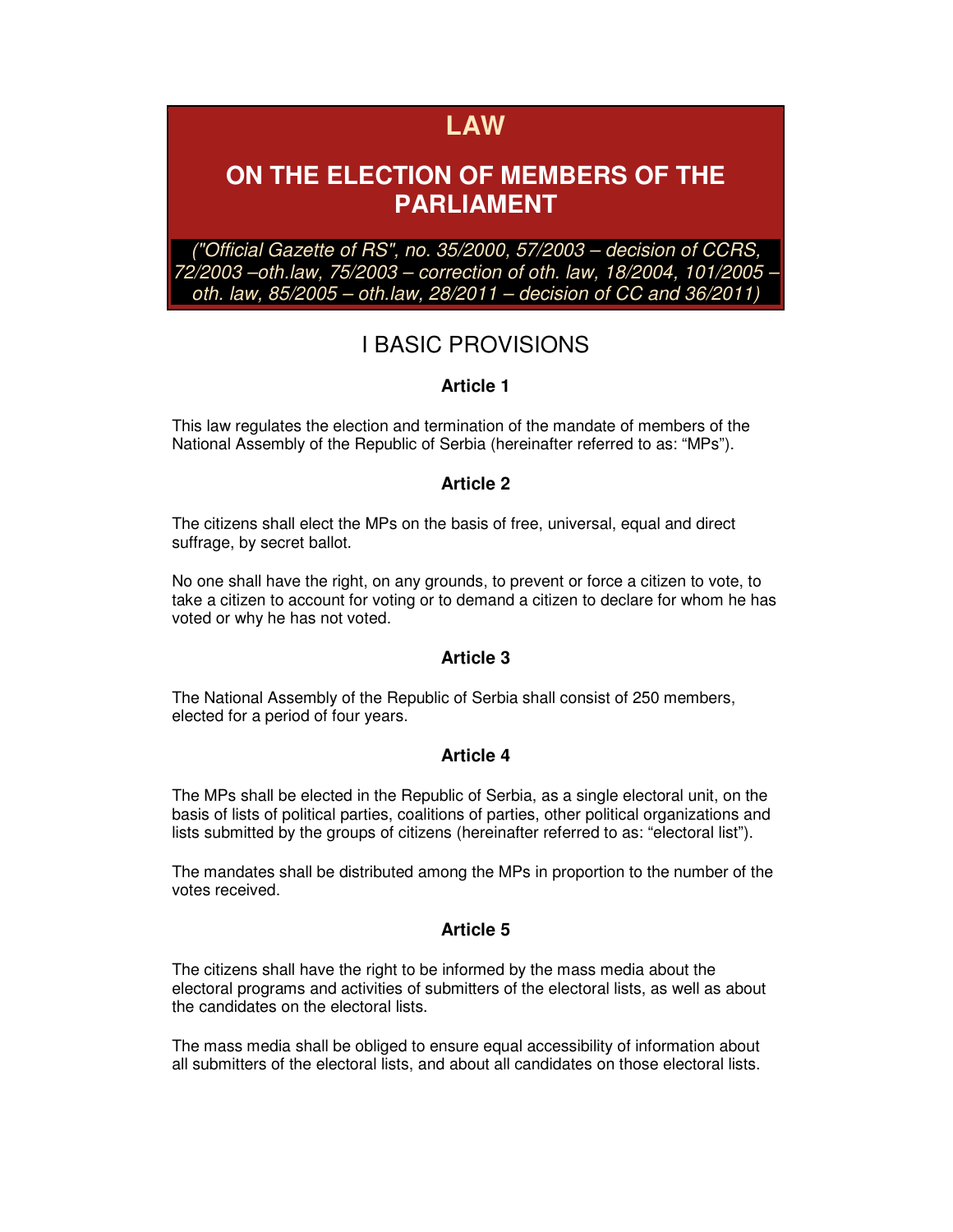Electoral promotion through the mass media and public gatherings, as well as publication of estimated electoral results shall be forbidden in the period of 48 hours before the day of the elections, as well as during the election day until the closing of polling stations.

## **Article 6**

The authorities competent for conducting of the elections shall be the Republic Electoral Commission and the election boards.

#### **Article 7**

Protection of the suffrage shall be guaranteed by the Republic Electoral Commission, the Administrative Court and relevant courts.

#### **Article 8**

Funds needed for conducting of the elections shall be provided from the budget of the Republic of Serbia.

## II SUFFRAGE

#### **Article 9**

In the context of this Law, the suffrage shall include the right of the citizens to the following, in the manner and according to procedures determined by this law: to elect and to be elected; to nominate candidates and to be nominated as candidates; to make decisions concerning both nominated candidates and electoral lists; to publicly ask nominated candidates questions; to be promptly, truthfully, completely and impartially informed about both the programs and activities of submitters of the electoral lists and candidates on those lists, as well as to have other rights foreseen by this law.

#### **Article 10**

Every citizen of the Republic of Serbia with the domicile on the territory of the Republic of Serbia who is over 18 years of age and is able to work shall have the right to elect the MPs or to be elected as MP (hereinafter referred to as the: "voter").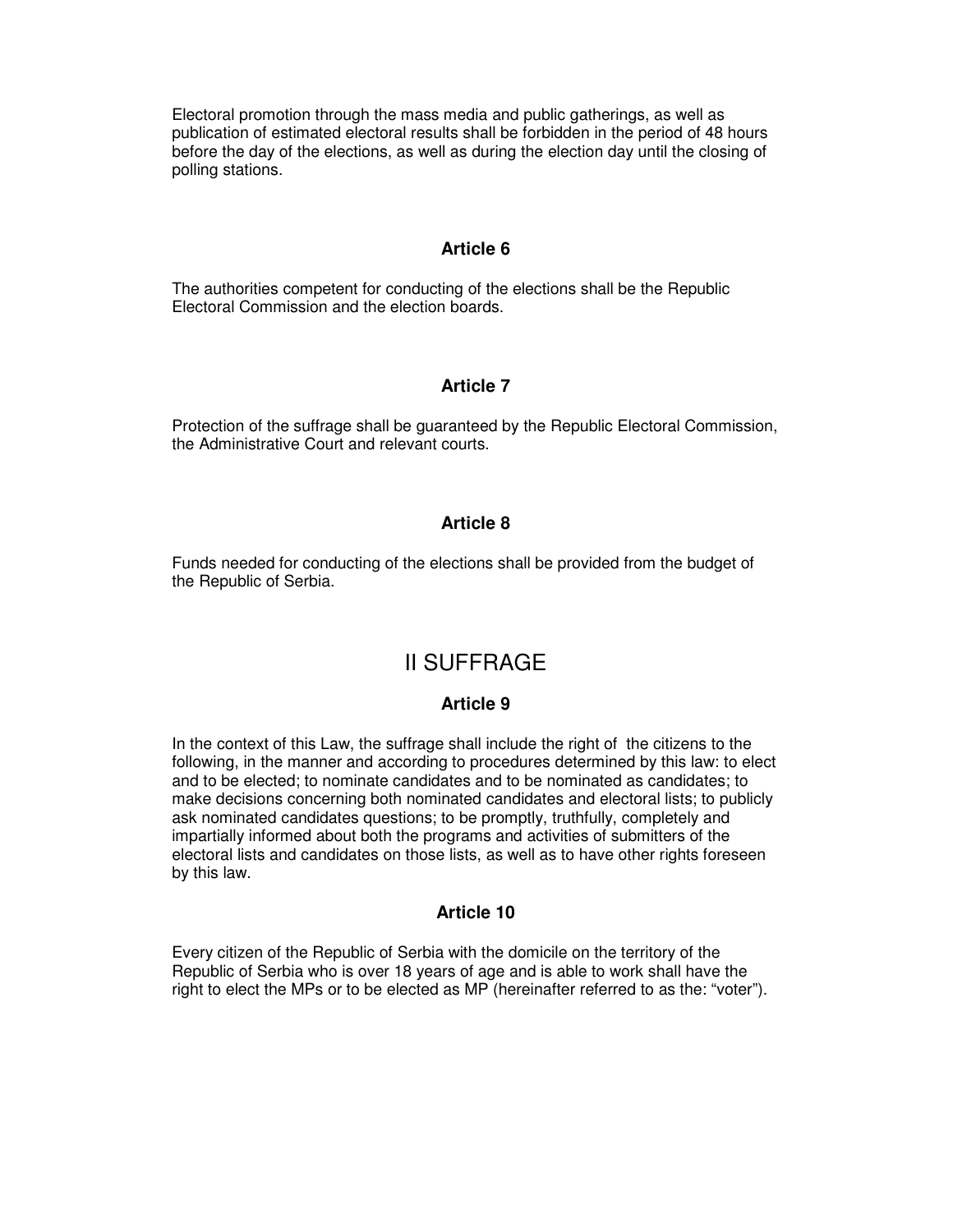MP shall not simultaneously hold any judicial or other office elected by the National Assembly of the Republic of Serbia, or be an office holder or an employee of a public authority conducting the activities related to the scope of work of such authority, except in cases defined by the Constitution.

On the day of confirmation of MP's mandate by the National Assembly of Republic of Serbia, that office shall cease, and employment of the employee in a public authority shall be suspended.

## III ELECTORAL ROLLS

## **Article 12**

In the Republic of Serbia, general electoral roll shall be managed in electronic format on the territories of municipalities, as a part of the uniform and linked system (hereinafter referred to as the: "electoral roll"). Changes in the electoral roll on the territory of certain municipality shall be made by the municipal administration as part of a delegated task.

Electoral roll is a public document and shall be kept ex officio.

A citizen shall have the right to review electoral roll, as well the right to demand its corrections (registration, deletion or amendment to the electoral roll).

Electoral roll is a single and permanent document, and shall be updated every calendar year, not later than by March 31.

The minister in charge of state administration shall issue more detailed rules for updating (correcting, distributing, closing, copying, displaying, etc.) of electoral rolls.

## **Article 13**

A voter shall be registered in the electoral roll at one location only.

Voters as well as persons who will reach legal age during the course of validity of an electoral roll shall be registered in the electoral roll in accordance with their place of domicile, with a note about the date they reach legal age, i.e. suffrage.

Persons who are temporarily displaced from their domicile (internally displaced persons) shall be registered in the electoral rolls on the territory where they are registered with that status.

Voters who temporarily reside abroad shall be registered in the electoral roll according to their last domicile before leaving the country, or the last place domicile of one of their parents.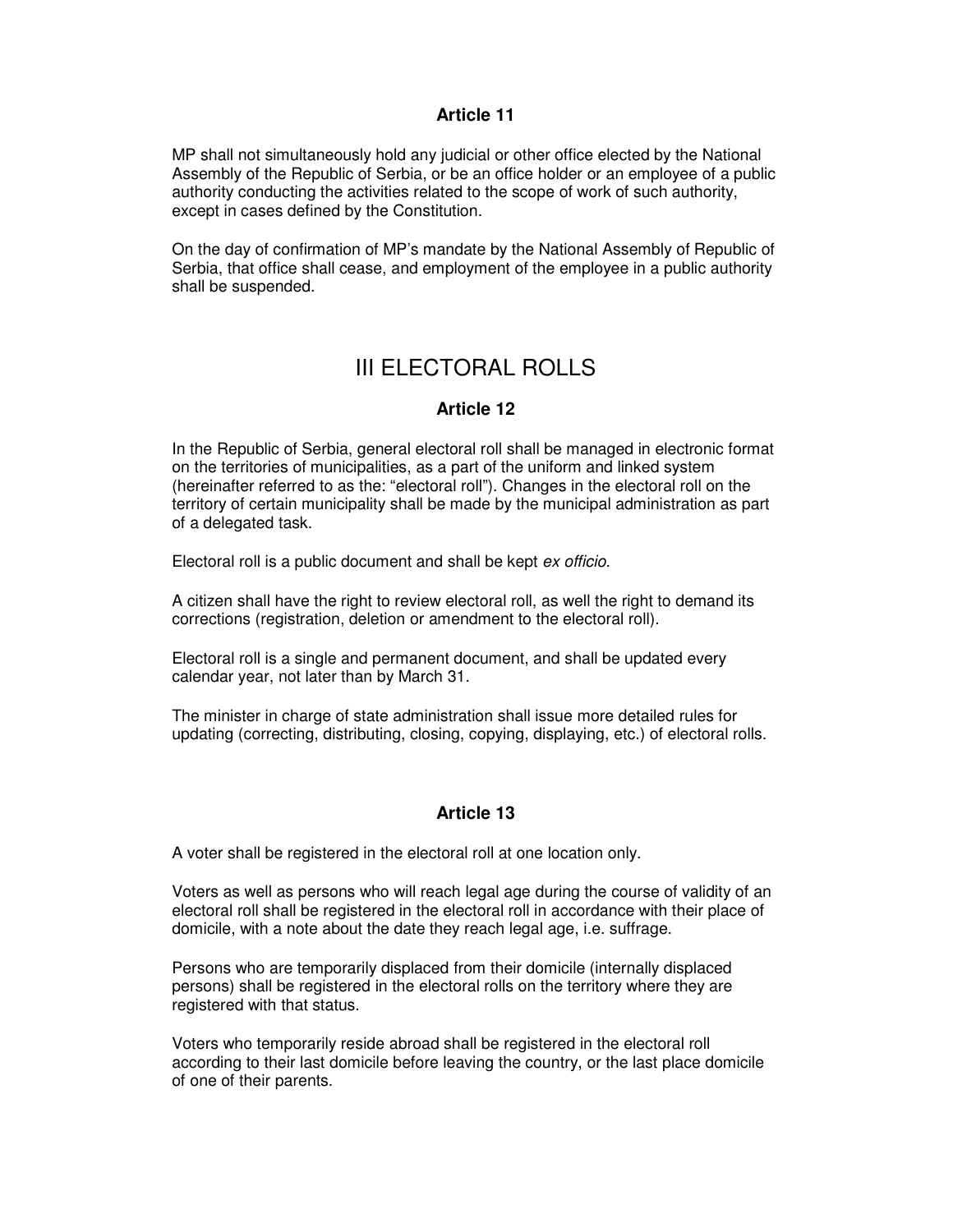Citizens currently serving the military service or temporary military duty shall be registered in the electoral rolls according to their last domicile.

Persons who have been deprived of their business capacity by a final court decision shall not be registered in electoral roll. In case such persons were previously registered in electoral roll, they shall be removed from it, and once their business capacity is reinstated by a final court decision, they shall be re-registered in electoral roll.

## **Article 13a**

The ministry competent for administrative affairs shall keep and update, separately for each country, a record of voters entered in the electoral roll whose temporary place of residence is abroad (hereinafter referred to as the: "Special Record of Voters Residing Abroad").

The Special Record of Voters Residing Abroad shall include: ordinal number, first and last name, personal identification number, gender, year of birth, voter's last domicile before leaving the country or last domicile of one of his parents, data on voter's place of temporary residence abroad, as well as space for remarks and notes.

An authority competent to maintain the electoral roll shall be obliged to promptly notify the ministry competent for administrative affairs of any alterations to the electoral roll related to voters temporarily residing abroad, in order for the alterations to be entered in the Special Record of Voters Residing Abroad.

## **Article 14**

Registration and deletion of the citizens in and from the electoral roll shall be carried out ex officio, on the basis of information from the registers of births and deaths, other official registries, public documents and direct checking.

Registration and deletion of the citizens in and from the electoral roll shall be carried out at the request of voters and on the basis of other reliable evidence.

## **Article 15**

The electoral roll shall be kept in volumes. Volumes of the electoral roll shall be kept for every inhabited community.

The electoral roll shall contain the following: ordinal number, personal name, personal number, gender, year of birth, place of domicile (street and house number, village, hamlet, settlement), voters' place of temporary residence abroad, space for personal signature and space for comments.

## **Article 16**

The electoral roll may also be kept in form of card files, or in form of data files on magnetic tape, or on magnetic disk.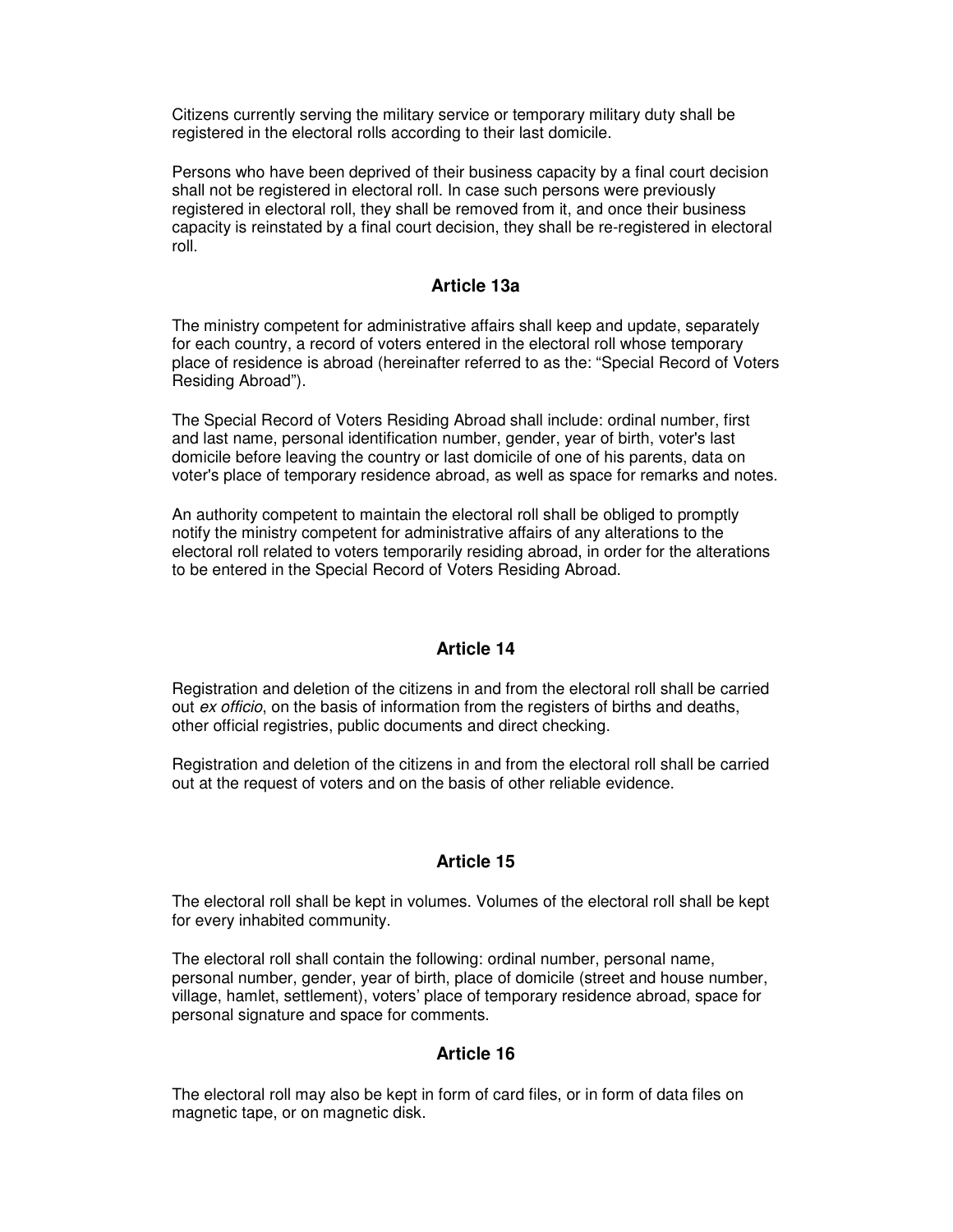In case electoral roll is kept as described in paragraph 1 of this Article, a separate file card shall be kept for every voter, or a corresponding entry with the required data on magnetic tape or on magnetic disc.

In case electoral roll is kept as described in paragraph 1 of this Article, a list of names may be kept, in addition to the electoral roll, which shall include the voters according to their domicile.

## **Article 17**

If the authority competent to maintain the electoral roll determines that a registered person deceased or has permanently changed his domicile and is no longer domiciled on the territory of said electoral unit, that person shall be removed from the electoral roll.

The decision on deletion of the person referred to in paragraph 1 of this Article shall be rendered.

The decision referred to in paragraph 2 of this Article shall be delivered to the person who has changed the domicile if his new domicile is known, or published in the regular manner in his last domicile.

The voter, who moved to the territory of the municipality, shall be notified on registration in electoral roll by the relevant authority of the municipality where that voter was previously registered in the electoral roll.

On the basis of the notification referred to in paragraph 4 of this Article, a voter shall be deleted from the electoral roll.

## **Article 18**

The ministry competent for administrative issues shall decide on appeal filed against the decision referred to in Article17.

#### **Article 19**

On the day following the day of calling of the elections, competent authority shall notify the citizens, by a public announcement or through the mass media, that they may inspect the electoral roll and request registration, deletion, change and correction of data in the electoral roll.

Every citizen may submit a request to the authority competent to maintain the electoral roll, for registration, deletion, change and correction of data in the electoral roll in case he or another citizen is not registered in the electoral roll, or is registered but does not have suffrage, or does not have suffrage on the territory of the municipality in which he is registered in the electoral roll, or in case any information in the electoral roll is entered incorrectly. After an electoral list has been proclaimed, the submitter of the electoral list shall have the same rights to inspect or submit requests for the modification of the electoral roll, observing the same procedure as that followed by the citizens. Required evidence shall be submitted together with the requests.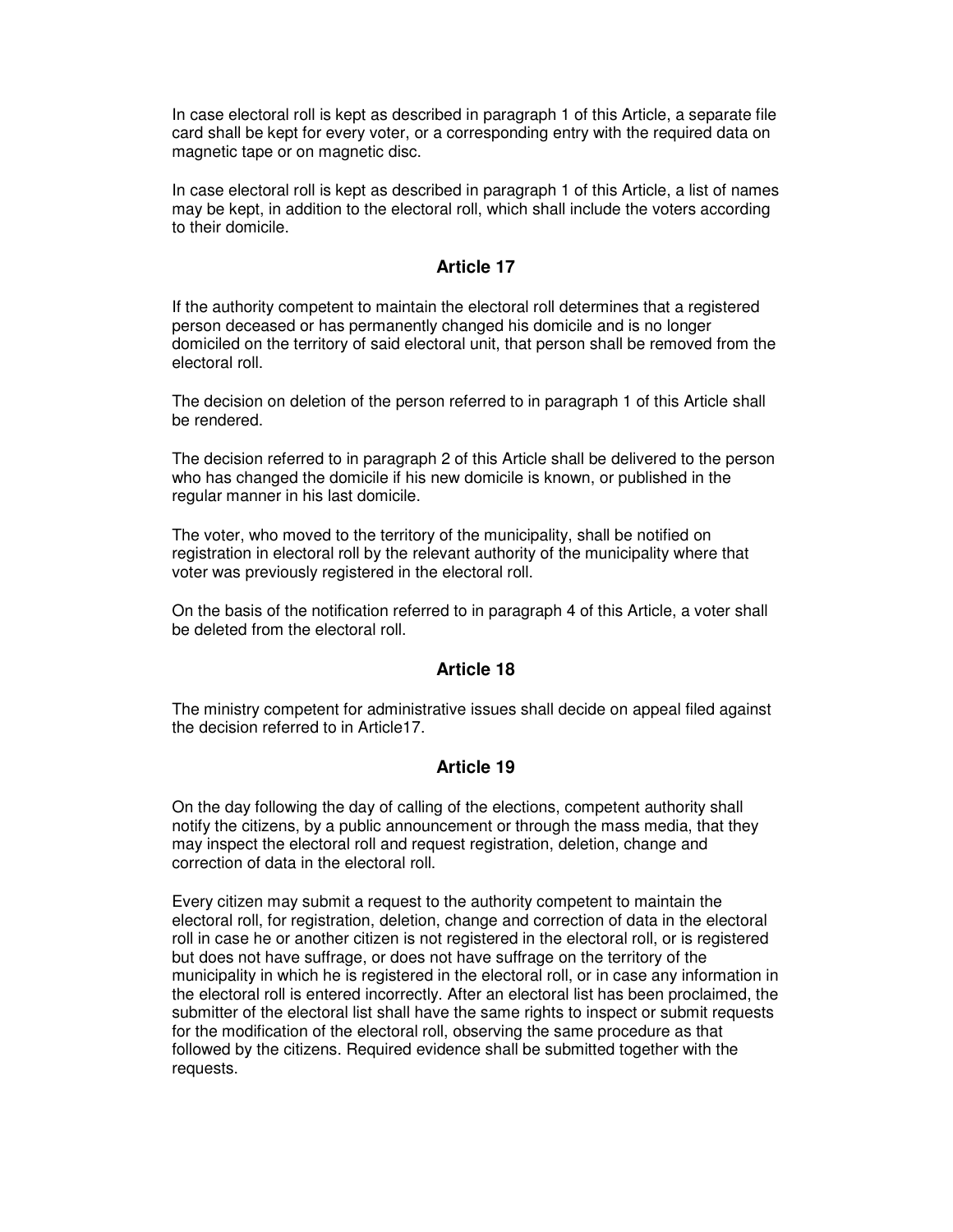The authority competent to maintain the electoral roll shall rule on the request referred to in paragraph 2 of this Article within 48 hours from the day of its receipt. The decision shall be delivered to the submitter of request without delay.

A complaint may be filed against the decision referred in paragraph 3 of this Article, within 48 hours starting from the moment of delivery of the decision, to the court competent for administrative cases. The complaint shall be filed through the authority which made the decision, which shall be bound to file the complaint and all necessary files to the relevant court within 24 hours after the receipt of the complaint.

The decision on complaint referred to in paragraph 4 of this Article shall be made by the court within 24 hours from the receipt of the above stated complaint, in accordance with the regulations on administrative court procedures.

The decision of the court is final and enforceable.

## **Article 20**

The electoral roll shall be concluded not later than 15 days before the day of the elections.

The electoral roll shall be concluded by a decision of the authority competent to maintain the electoral roll.

The decision referred to in paragraph 2 of this Article shall determine the total number of voters registered in the electoral roll, number of voters in each volume, date of conclusion of the electoral roll, signature of the responsible official and seal of the relevant authority.

When the electoral roll is maintained as described in Article 16 of this law, the decision on conclusion of the electoral roll shall include the data set out in paragraph 3 of this Article.

The decision referred to in paragraph 2 of this Article shall be submitted to the Republic Electoral Commission, not later than 24 hours after the moment of its rendering.

#### **Article 21**

The Republic Electoral Commission shall publish the total number of voters in the "Official Gazette of the Republic of Serbia".

The number of voters registered in special extracts from the electoral roll shall not be part of the total number of voters.

#### **Article 22**

After the conclusion of the electoral roll, citizens and submitters of proclaimed electoral list may request from the relevant court to render administrative decision on modifications of the electoral roll (registration or deletion of a voter in or from the electoral roll or modification, correction or addition of data in the electoral roll).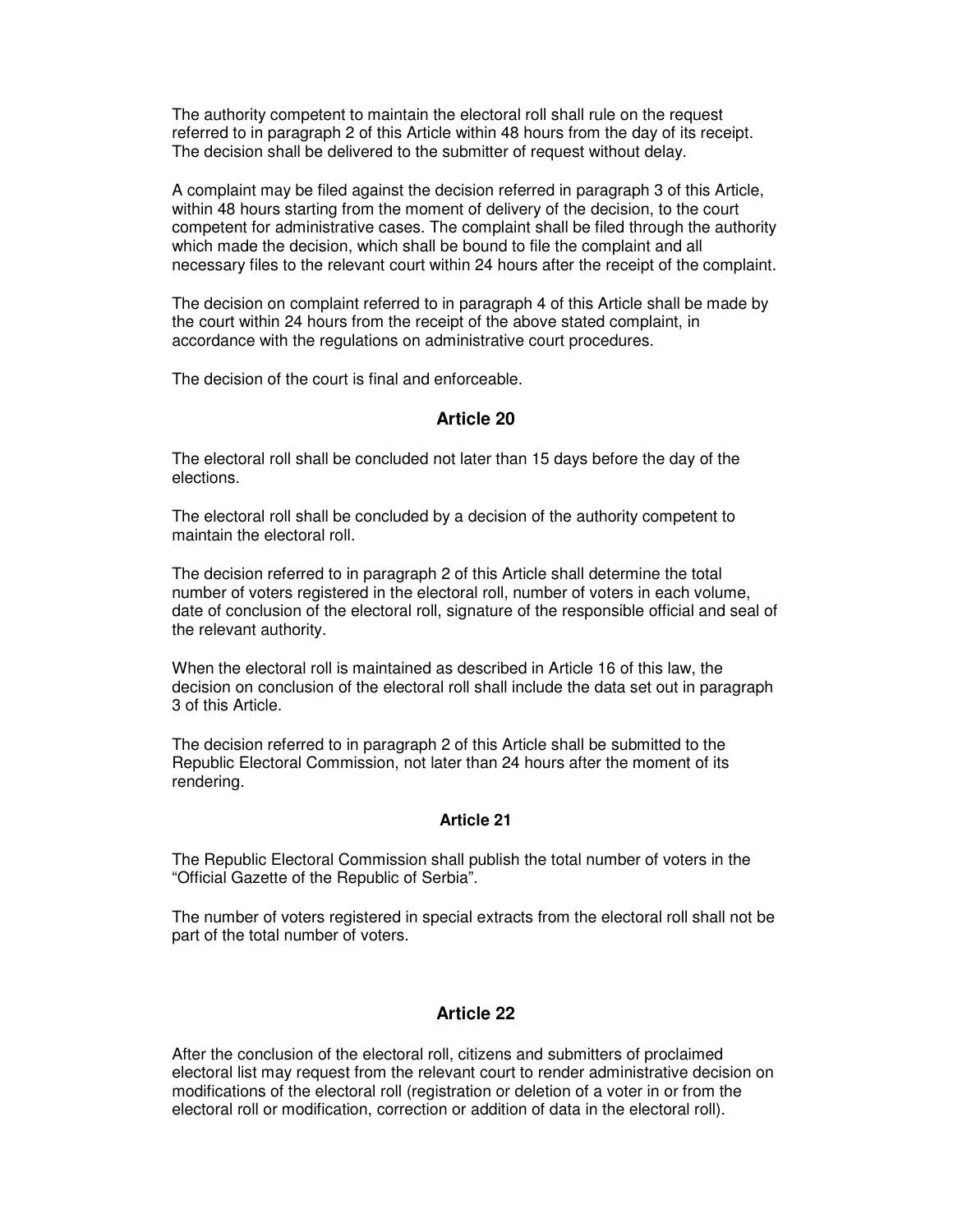The decision of the relevant court on modification of the extract from the electoral roll shall be implemented by the Republic Electoral Commission, taking into account only the decisions of courts received no later than 48 hours before the date set for holding of the elections, after which the total number of voters is established and published in the "Official Gazette of the Republic of Serbia."

## **Article 23**

The authority competent to maintain of the electoral roll shall compile an authorized extract from the electoral roll for every polling station, which is due to be delivered to the Republic Electoral Commission not later than 24 hours after the moment the decision on conclusion of the electoral roll is made.

The extract from the electoral roll shall be made pursuant to Article 15, paragraph 2 of this law.

The authority referred to in paragraph 1 of this Article shall issue certificates of suffrage on basis of the forms prescribed by the Republic Electoral Commission

The ministry competent for administrative affairs shall monitor the enforcement of the provisions of the Law on the Election of Members of Parliament concerning electoral rolls, not later than 20 days before the day of elections.

#### **Article 24**

In case of several simultaneous polls, as many authorized extracts from the electoral rolls shall be issued as there are polls being held.

## IV CALLING OF THE ELECTIONS

#### **Article 25**

The elections for MPs shall be called by the President of the Republic. The decision on calling of the elections shall also include the date of the elections, and the initial date for the deadlines for completion of electoral procedures.

The decision on calling of the elections shall be published in the "Official Gazette of the Republic of Serbia".

## **Article 26**

Not less than 45 days, and no more than 90 days shall pass between the day of calling of the elections and the day of holding of the elections.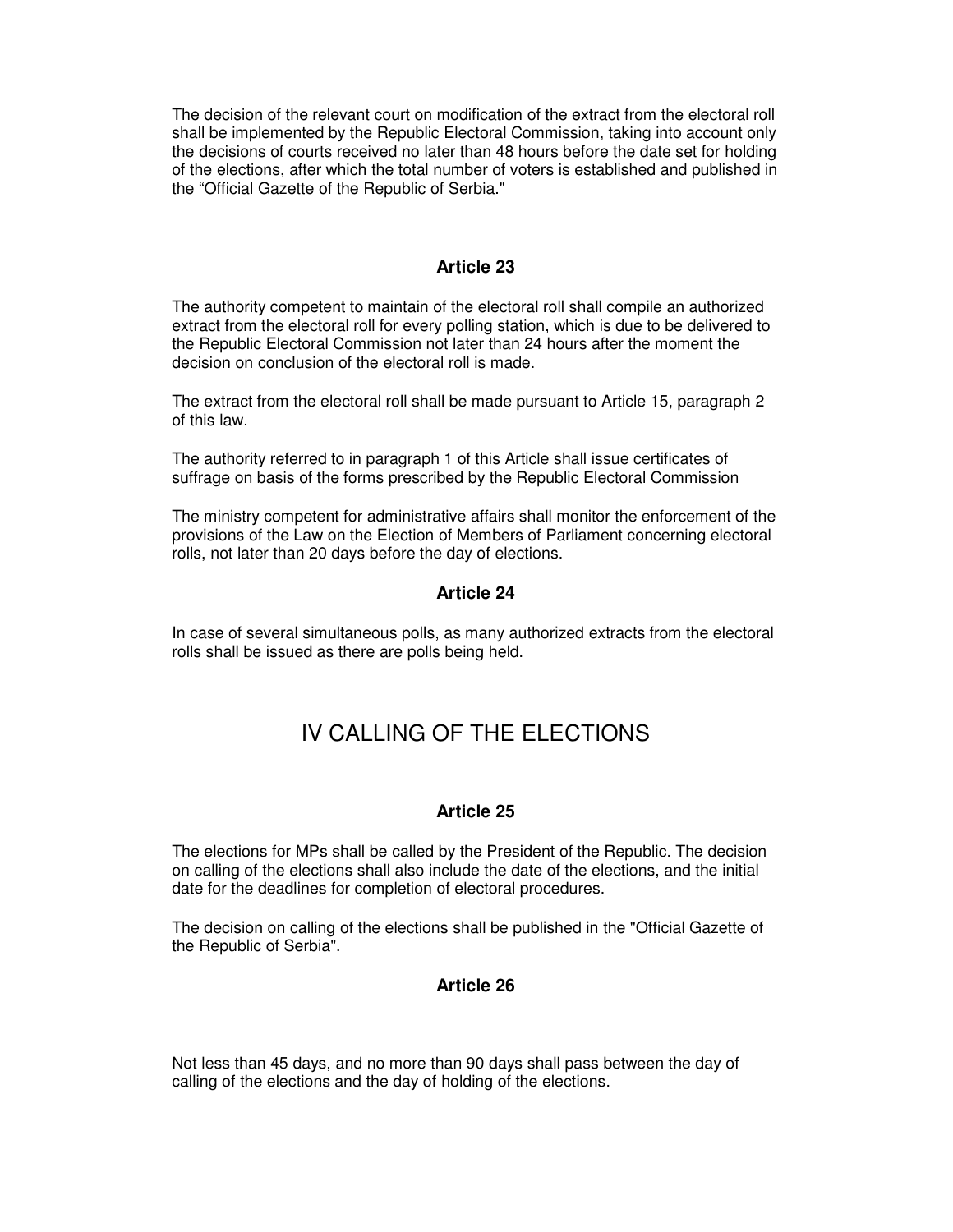The elections for the MPs shall be held not later than 30 days before the expiration of the mandate of the MPs whose mandate is expiring.

The mandate of the MPs whose mandate is expiring shall end on the day of verification of the mandates of newly elected MPs.

Verification of the mandates of the MPs shall be carried out on the basis of both the certificate on the election of the MP and the report of the Republic Electoral Commission on completion of the elections, within 30 days starting from the day of announcement of the final results of the elections.

At the constitutive session of the National Assembly of Republic of Serbia, a threemember commission shall be formed in order to ascertain the compliance of certificates on the election of the MP with the report of the Republic Electoral Commission.

Based on the report of the commission referred to in paragraph 4 of this Article, a person presiding the constitutive session of the National Assembly of the Republic of Serbia shall note that the Republic Electoral Commission has submitted the report on completion of the elections, and which certificates on the elections of MPs are in compliance with the above stated report, thus confirming the mandate of newly elected MPs.

# V THE AUTHORITIES CONDUCTING THE ELECTIONS

## **1. Status of the authorities**

## **Article 28**

The authorities conducting the elections are autonomous and independent in their work, and operate on the basis of laws and regulations which are in compliance with the law.

The authorities conducting the elections report about their work to the authority which appointed them.

All public and other authorities and organizations shall be bound to help the authorities conducting the elections and supply them with the data necessary for their work.

## **Article 29**

The authorities conducting the elections may have permanent and extended composition.

The authorities conducting the elections shall operate in expanded composition starting from the day of establishing of that composition until completion of the elections.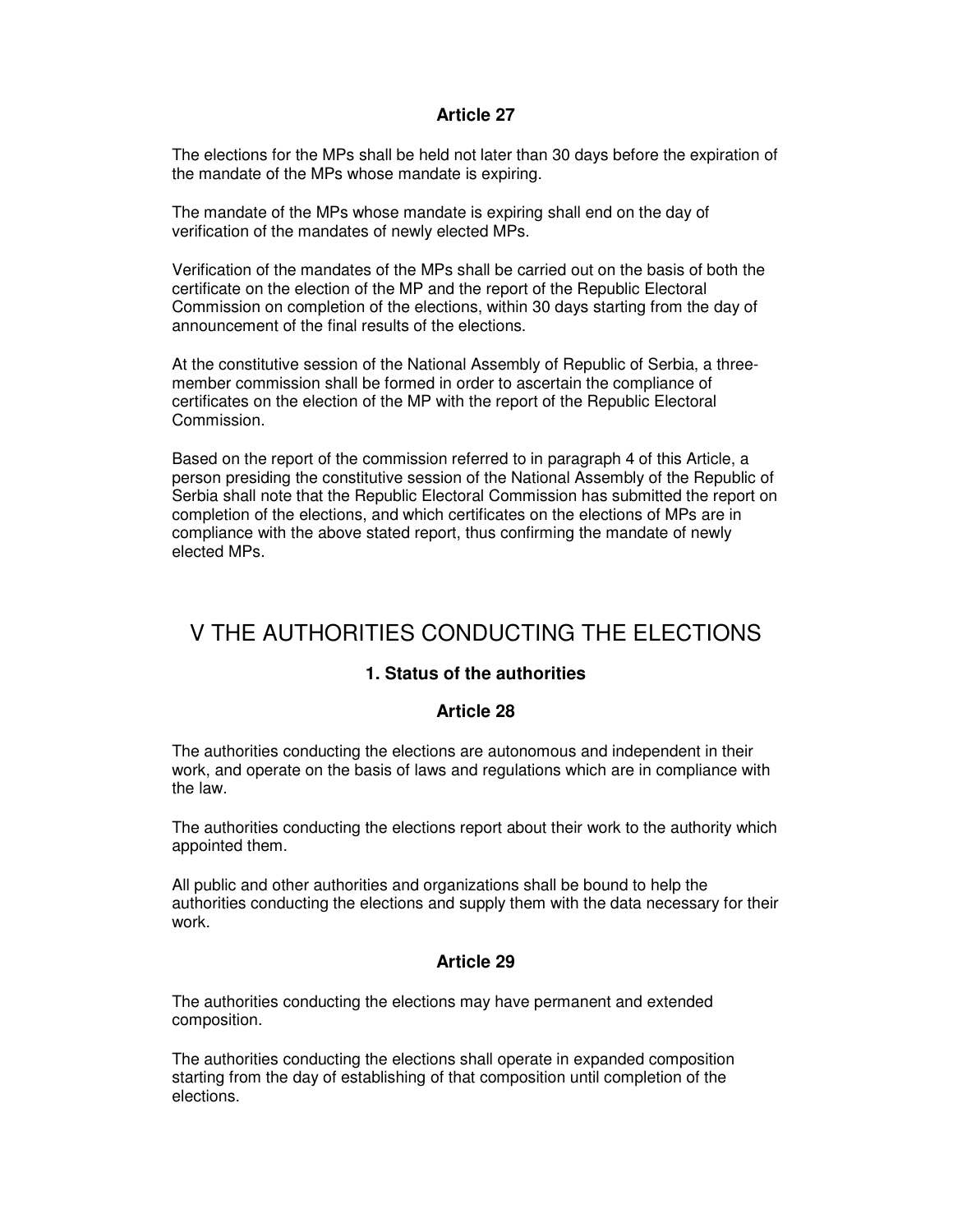The authorities conducting the elections shall make the decisions by majority of vote, both in permanent and expanded composition.

No political party, coalition of parties or other political organizations shall have more than half of the members of permanent composition of any authority competent to conduct the elections.

## **Article 30**

Members of the Republic Electoral Commission and their deputies shall be appointed for a period of four years, and members of polling boards and their deputies shall be appointed for each election.

Both members and deputies of the authorities conducting the elections shall not be direct relatives, irrespective of the type of kinship, nor in lateral kinship up to the third degree, in-law kinship to the second degree of kinship, and they shall not be spouses, and persons who are in mutual adoptive or foster relations.

In case the electoral commission or polling board are composed contrary to the provision of paragraph 2 of this Article, that authority shall be dissolved and the elections, i. e. voting shall be repeated.

Deputy members of the Republic Electoral Commission and polling boards shall have the same rights and responsibilities as the members whose deputies they are.

Only member of the authority or, in his absence, his deputy shall have the suffrage in the Republic Electoral Commission or polling boards.

## **Article 31**

Members of the authorities conducting the elections of MPs and their deputies shall have the suffrage.

Members of the authorities conducting the elections and their deputies shall cease to perform their duties in above said authorities once they accept candidacy for MPs.

## **Article 32**

Work of the authorities conducting the elections is public.

Persons who monitor the work of the authorities conducting the elections shall be bound to act pursuant to the rules set by the Republic Electoral Commission.

In case persons referred to in 2 of this Article breach the rules of behavior at the polling station or otherwise disrupt the work of the authorities conducting the elections, the authority conducting the elections may remove them from the spot, entering the record of the event in the minutes.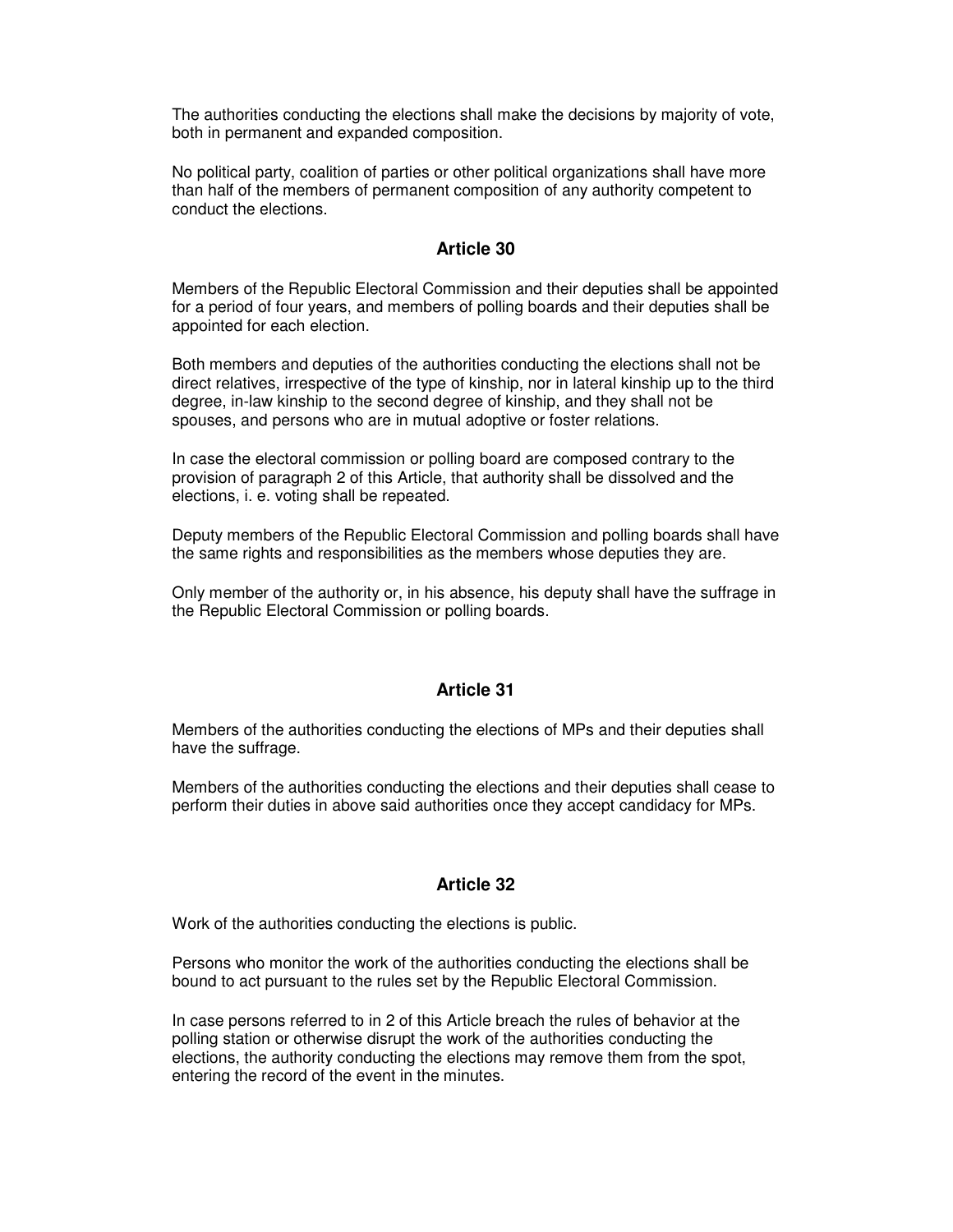A candidate from an electoral list which has been confirmed and proclaimed shall not be present during the work of the authorities conducting the elections.

## **2. Republic Electoral Commission**

## **Article 33**

Permanent composition of the Republic Electoral Commission shall consist of the President and sixteen members appointed by the National Assembly of the Republic of Serbia, while the expanded composition shall also include one representative of each submitter of the electoral list.

The Republic Electoral Commission shall have a secretary, appointed by the National Assembly of Republic of Serbia from among the professionals in its services, who shall participate in the work of the Commission without the right to participate in decision making process.

The Republic Electoral Commission shall also have one member, a representative of the republic organization competent for statistics, who shall participate in work of the Commission without the right to participate in decision making process.

The President, members of the Republic Electoral Commission and its secretary shall have deputies.

The President, members of the Republic Electoral Commission and their deputies shall hold BA degree in law.

The Republic Electoral Commission shall render the decision concluding that the submitter of electoral list fulfills the conditions for delegating its representatives for the expanded composition of this authority, within 48 hours from the proclaiming of the electoral list.

The decision on fulfillment, i.e. non-fulfillment of conditions for delegation of representatives on the side of the submitter of electoral list shall be handed by the Republic Electoral Commission to the submitter of the electoral list, within 24 hours from the moment the decision is made.

A representative of the submitter of the electoral list referred to in paragraph 1 of this Law shall become the member of the expanded composition of the Republic Electoral Commission not later than 24 hours from the moment the decision is made.

The composition of the Republic Electoral Commission shall be published in the "Official Gazette of the Republic of Serbia".

#### **Article 34**

The Republic Electoral Commission shall:

1. oversee the legality of the elections,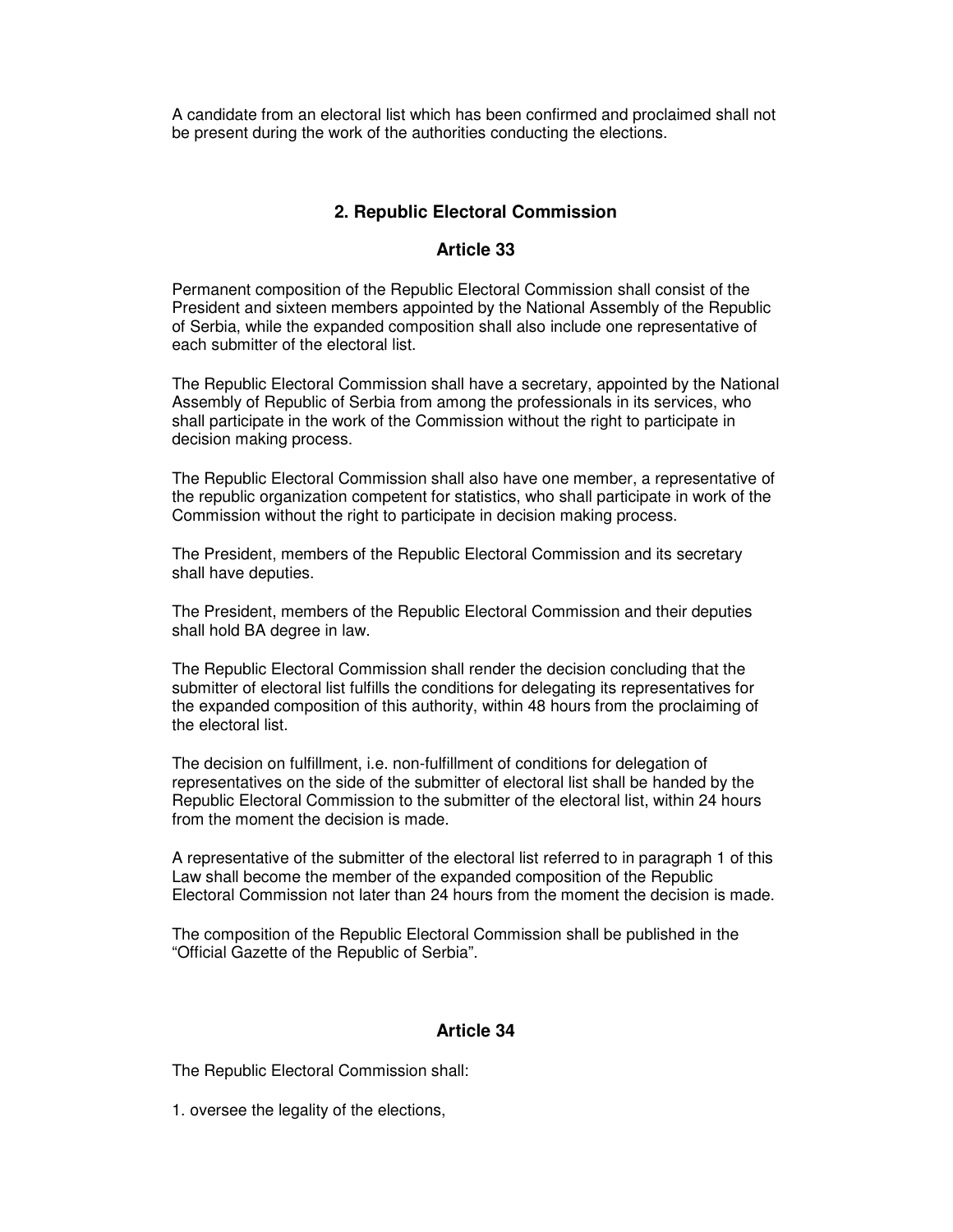2. organize technical preparation for the elections,

3. monitor the application and give explanations in regard to the application of this law, especially on organization of voting abroad,

4. define uniform standards for election materials,

5. stipulate the forms and regulations for carrying out election procedures pursuant to this law,

6. define the type of spray referred to in Article 68, paragraph 4, of this law;

7. determine and publish in the "Official Gazette of the Republic of Serbia" both the number and address of polling stations, not later than 20 days before the day set for holding of the elections,

8. establish the polling boards and appoint the presidents and members of the polling boards,

9. determine the number of ballots for each polling station, stamp them and together with a certified extract from the electoral roll, hand them over in notarized procedure to the polling boards,

10. determine which election documents shall be submitted to it,

11. determine whether the electoral list has been compiled and filed in accordance with this law and proclaims it,

12. render the decision on proclamation of the electoral list,

13. determine the manner of both keeping and use of the election materials,

14. determine and publish the results of the elections,

15. determine the number of mandates belonging to each electoral list,

16. submit the report to the National Assembly of the Republic of Serbia on completed elections,

17. submit the data to the authorities responsible for collection and processing of statistical data;

18. perform other duties foreseen by this law.

The Republic Electoral Commission shall adopt its rules of procedure.

The Republic Electoral Commission shall provide forms referred to in item 4 and 5 of this Article to the participants in the elections within five days from the day the elections were called.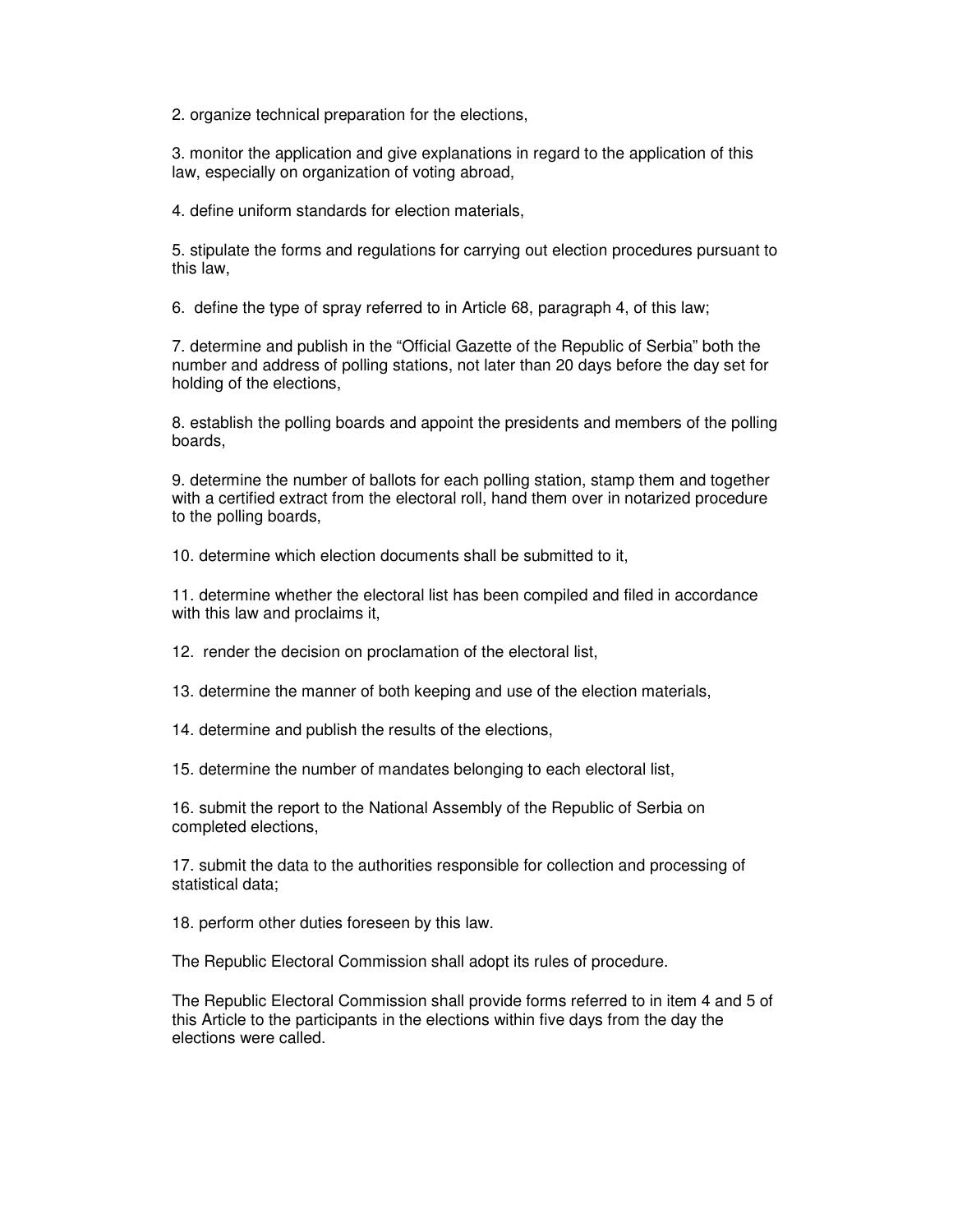Conditions for work of the Republic Electoral Commission shall be ensured by the National Assembly of the Republic of Serbia.

## **3. Polling board**

## **Article 36**

Permanent composition of the polling board shall consist of: president and at least two members, while the expanded composition shall include one representative of each submitter of electoral list.

Both the president and members of polling board shall have deputies.

The polling board shall be appointed at the latest 10 days before the day designated for holding of the elections.

The Republic Electoral Commission shall, within 48 hours of the moment of rendering of the decision on proclamation of the electoral list, make a decision determining which submitter of electoral list has fulfilled the conditions for delegating its representatives to the expanded composition of the polling board.

The decision on fulfillment or non-fulfillment of the conditions for delegation of representatives of the submitters of electoral list shall be delivered by the Republic Electoral Commission to the submitter of the electoral list within 24 hours of the moment the decision was rendered.

The representative the submitter of electoral list referred to in paragraph 1 of this Article shall became a member of expanded composition of a polling board not later than 24 hours of the moment the decision was rendered

The submitters of the electoral lists may agree to delegate a joint representative to the polling board.

## **Article 37**

The polling board shall carry out the voting directly at the polling station, ensure the regularity and secrecy of the voting process, determine the outcome of the voting at the polling station and carry out the other duties foreseen by this law.

The polling board shall be responsible for maintaining order at the polling station during the course of voting.

More detailed rules of procedure of the polling board shall be defined by the Republic Electoral Commission.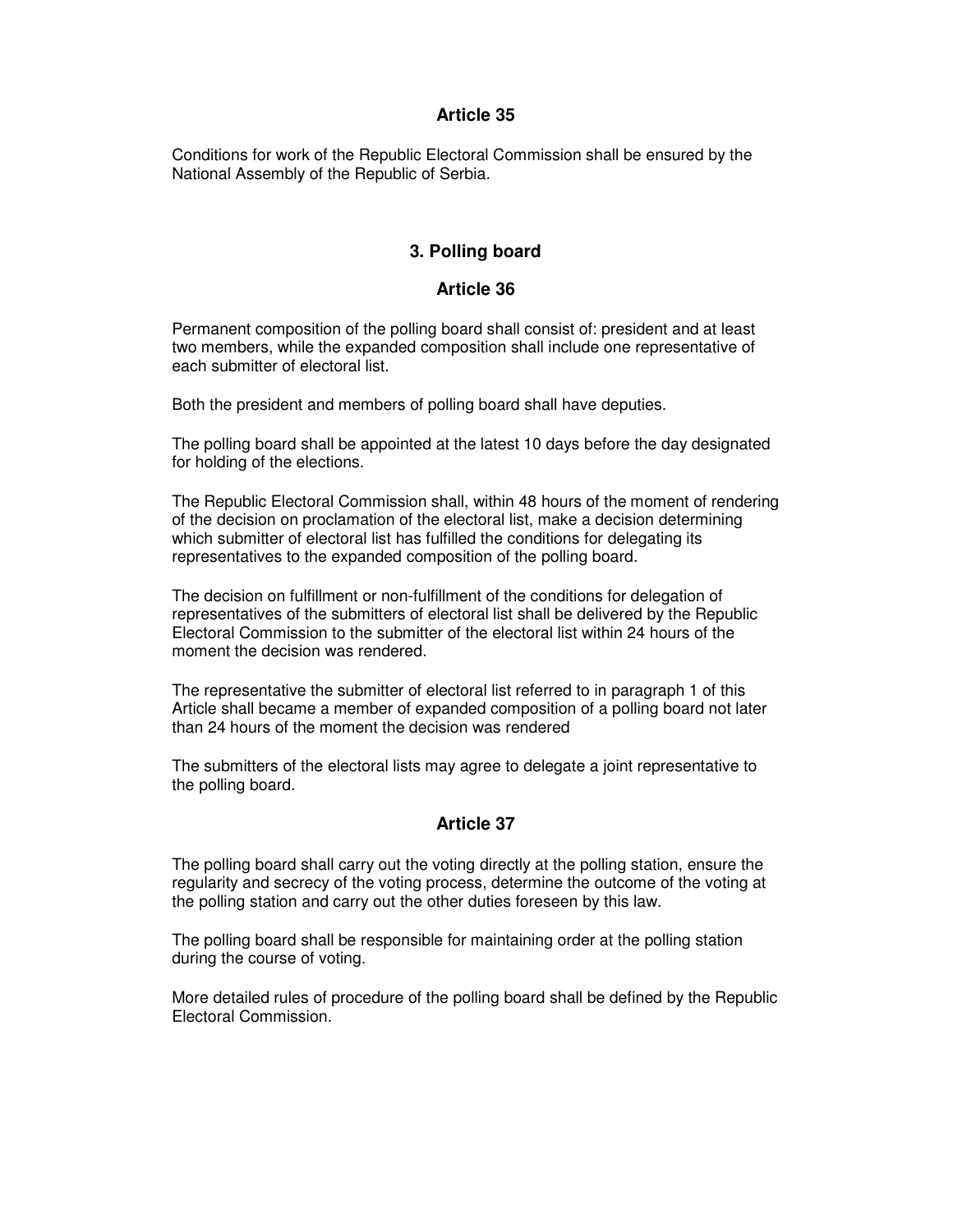In case of simultaneous holding of elections for members of the National Assembly of the Republic of Serbia and for the President of the Republic, the polling boards established for conducting the elections for the MPs shall perform the duties of polling boards for the election of the President of the Republic.

## **4. Representatives of the submitters of electoral lists in the authorities conducting the elections**

## **Article 39**

Submitter of an electoral list referred to in Articles 33 and 36 of this law shall determine it representatives in the authorities conducting the elections, and notify the authorities which appointed the authorities conducting the elections.

After receiving notification on the persons delegated to the expanded composition, the authorities conducting the elections in the permanent composition shall, not later than 24 hours after the moment of receipt of said notification, render a decision determining the names of persons who become their members.

If the submitter of electoral list does not delegate a representative to the authority conducting the elections at the latest five days before the day designated for holding of the elections, the above said authority shall continue its work and make binding decisions without above said representative of the submitter of electoral list.

# VI ELECTORAL LIST

## **1. Candidacy**

## **Article 40**

The candidates may, under the conditions defined by this law, be proposed by the registered political parties and coalitions of parties (hereinafter referred to as the: "political parties"), as well as by groups of citizens.

Only person authorized by a political party or a group of citizens may submit the candidacy referred to in paragraph 1 of this Article on behalf of the political party or a group of citizens.

Not more than two authorized persons shall submit the candidacy referred to in paragraph 1 of this Article on behalf of coalition of parties.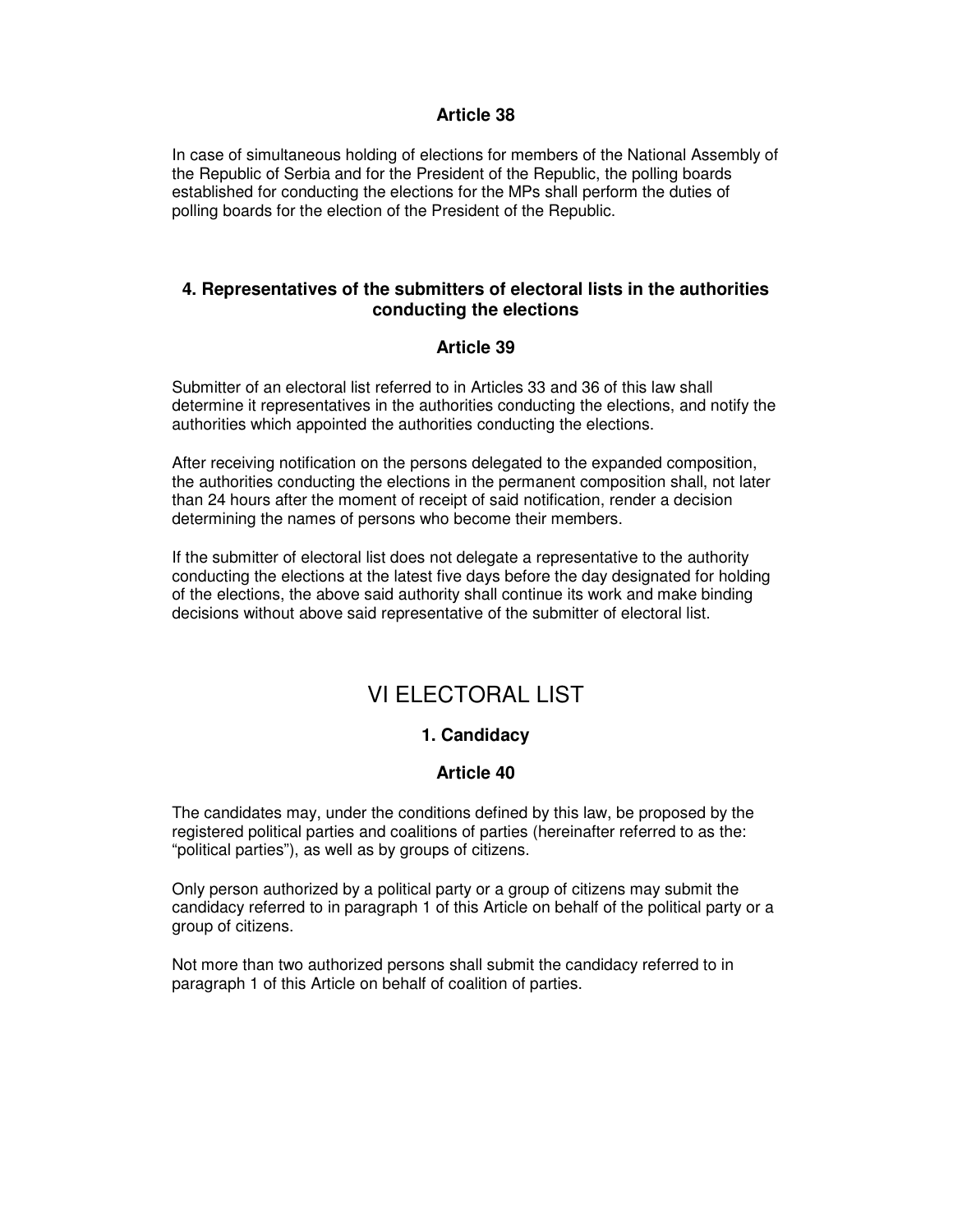## **Article 40a**

For every four candidates on the electoral list (first group of four places, second group of four places and so on until the end of the list) there shall be one candidate of the gender less represented on the list.

If an electoral list should not meet the conditions referred to in paragraph 1 of this Article, it shall be deemed incomplete for proclamation, and the submitter of the list shall be called to remedy the deficiencies of the list, in accordance with this law.

If the submitter of the list does not remedy the deficiencies referred to in paragraph 2 of this Article, the Republic Electoral Commission shall refuse to proclaim the electoral list, in accordance with this law.

## **Article 41**

The submitter of the electoral list may withdraw its electoral list at the latest by the day of determination of the general electoral list.

Upon withdrawal of the list, the function of the representative of the submitter of the electoral list in all the authorities conducting the elections shall cease, along with all his rights pursuant to the provisions of this law.

## 2. **Name, confirmation and proclamation of electoral list**

## **Article 42**

Name of the electoral list shall be determined according to the name of the political party submitting the list, and the name may include the first name and surname of the person designated by the political party as the leader of the electoral list.

In case two or more parties submit a joint electoral list, the name of the electoral list and at most two leaders of the electoral list shall be determined by mutual agreement.

The submitter of the electoral list of the group of citizens shall indicate that fact, and its name may include the first name and surname of the person designated by the group of citizens as the leader of the electoral list.

Person designated as the leader of the electoral list may be the candidate for MP.

Person designated as the leader of the electoral list may be a candidate for an office in public authority for which the elections are held at the same time.

## **Article 43**

Electoral list shall be confirmed once it is supported by the signatures of not less than 10,000 voters.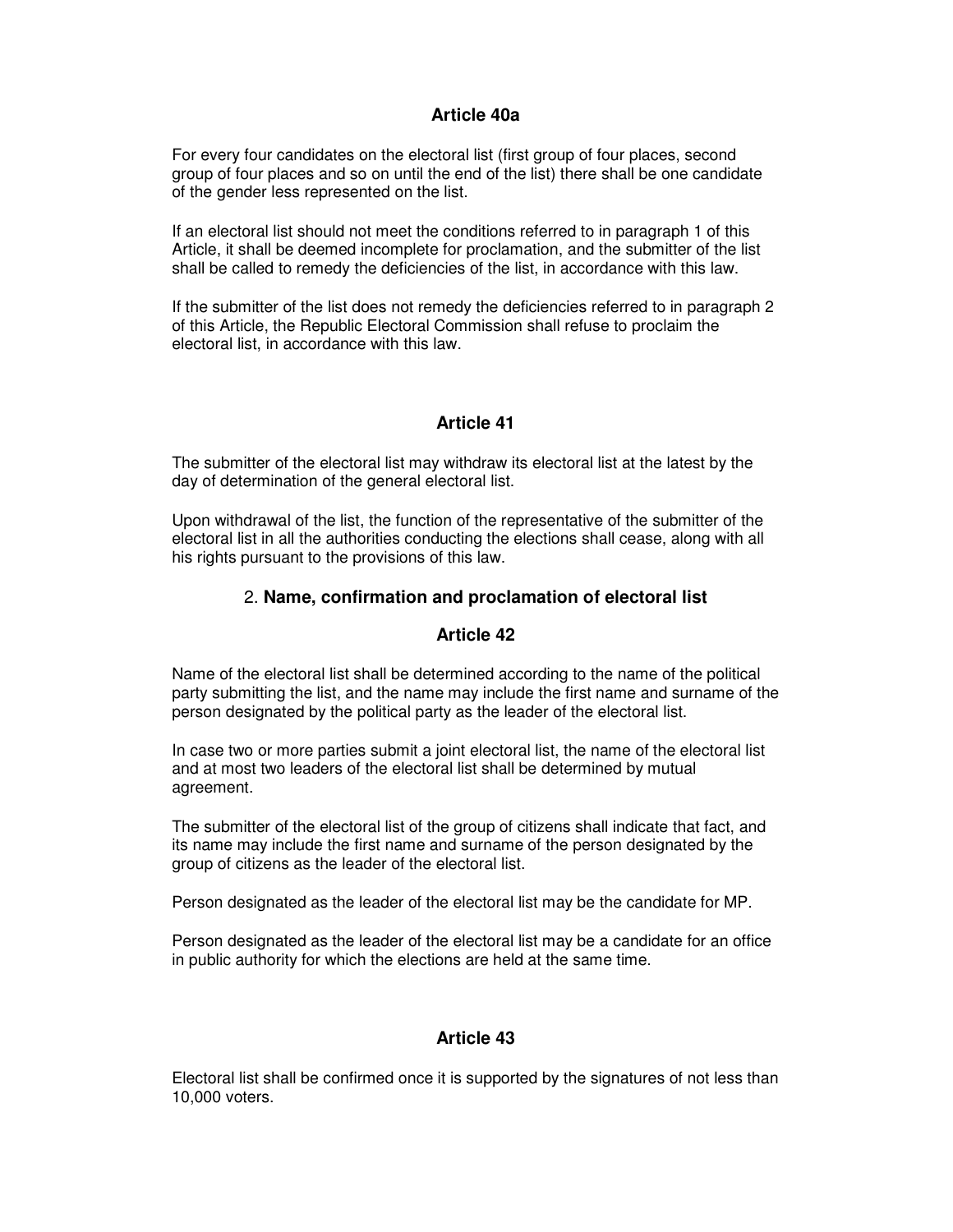The Republic Electoral Commission shall determine the content and layout of the form for the signatures referred to in paragraph 1 of this Article and make it available to the participants in the elections within five days of calling of the elections.

Voter may support electoral list of only one submitter by his signature. Each signature referred to in paragraph 1 of this Article shall be verified in relevant court.

A fee due to be paid for verification of signatures shall be determined the Ministry of Justice of the Republic of Serbia, in a separate enactment.

## **Article 44**

Electoral list shall be submitted to the Republic Electoral Commission at the latest 15 days before the day designated as the day of holding the elections.

Along with the electoral list, the Republic Electoral Commission shall be submitted the following documents:

1. certificate of suffrage for every candidate on the electoral list, stating candidate's fist name, surname, date of birth, profession and personal number,

- 2. written statement of agreement by the candidate accepting the candidacy,
- 3. certificate of domicile of the candidate,
- 4. written statement of agreement by the leader of the list,
- 5. authorization for persons submitting the electoral list,
- 6. certificate of citizenship,

7. signatures of the voters supporting particular electoral list on a separate form certified by court.

#### **Article 45**

The Republic Electoral Commission shall proclaim an electoral list of a political party (party electoral list), a list of two or more political parties (coalition electoral list), or a list of a group of citizens (electoral list of a group of citizens) upon receipt of the electoral list and required documentation, at the latest within 24 hours of the receipt of the electoral list.

The decision on proclamation of electoral list referred to in paragraph 1 of this Article shall be submitted by the Republic Electoral Commission to the submitter without delay.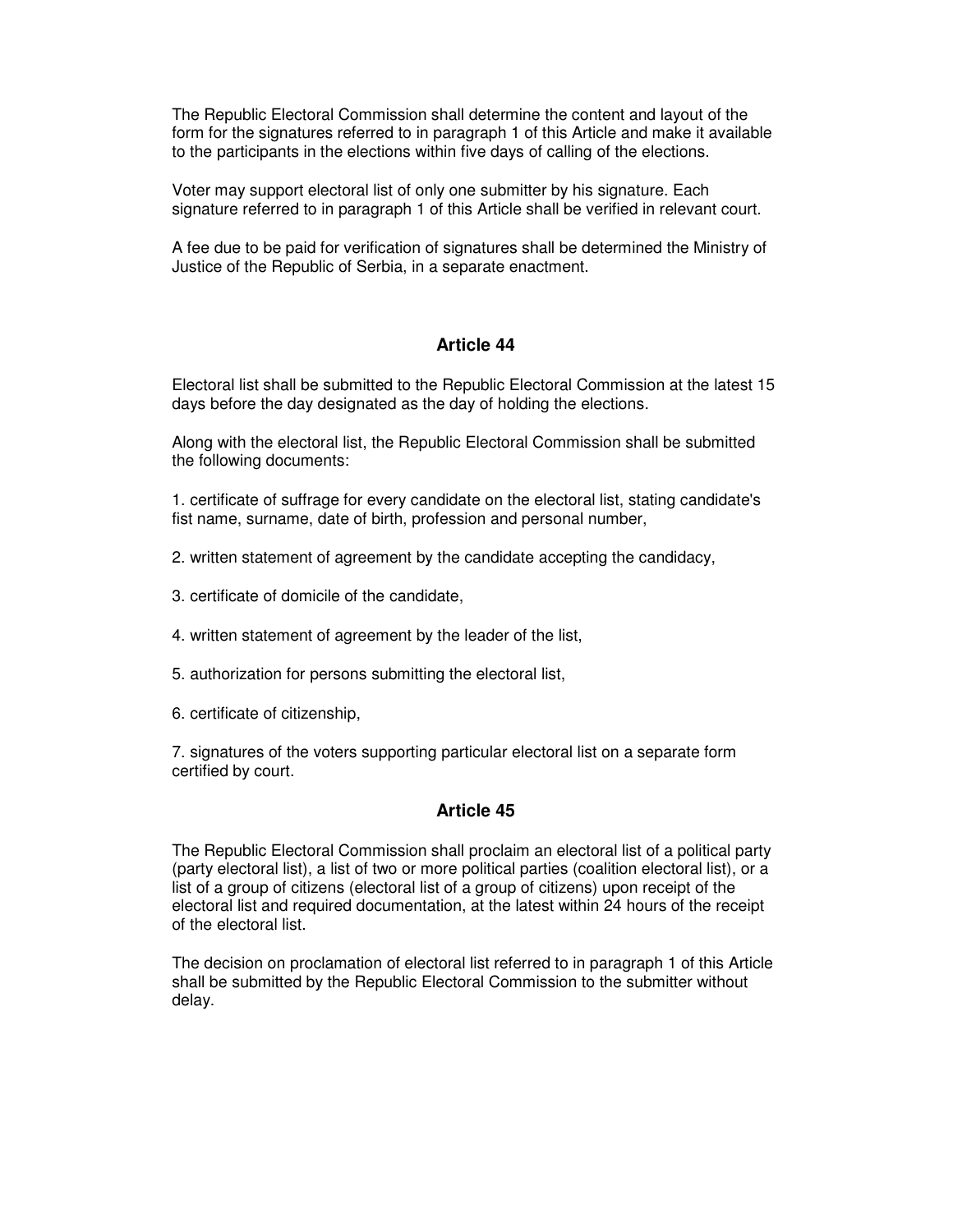In case the Republic Electoral Commission finds that an electoral list has not been submitted on time, it shall make a decision on its rejection.

If case the Republic Electoral Commission finds that an electoral list contains insufficiencies which present an obstacle for proclamation of the electoral list pursuant to this law, it shall, within 24 hours of the receipt of such a list, make a conclusion instructing the submitter of the electoral list to remove those insufficiencies at the latest within 48 hours of the moment this decision is delivered. The conclusion shall also point out which activities the submitter should undertake in order to remove said insufficiencies.

If case the Republic Electoral Commission finds that the electoral list contains insufficiencies foreseen by this law, or that the insufficiencies of the electoral list have not been removed, or have not been removed within the prescribed time limit, it shall, within the following 48 hours, make a decision refusing the proclamation of the electoral list.

## **3. General electoral list**

## **Article 47**

The general electoral list shall be confirmed by the Republic Electoral Commission, and it shall contain all the electoral lists, with personal names of all candidates and data on their years of birth, professions and places of domicile.

The order of the electoral lists with the names of all candidates in the general electoral list shall be determined according to the order of their proclamation.

The general electoral list shall be published by the Republic Electoral Commission in the "Official Gazette of the Republic of Serbia", at the latest ten days before the day designated as the day of holding of the elections. The day of the publication of the general electoral list in the "Official Gazette of the Republic of Serbia" shall be considered as the day of its proclamation.

Every submitter of an electoral list has the right to examine, trough a person appointed by him, all submitted electoral lists and accompanying documentation within 48 hours from the day of publication of the general electoral list.

# VII INTRODUCING THE SUBMITTERS OF THE ELECTORAL LISTS AND THE CANDIDATES ON THE ELECTORAL LISTS

## **Article 48**

The submitters of the electoral lists shall have the right to inform the citizens of their programs and activities, as well as the nominated candidates, by the mass media, in accordance with the provisions of this law.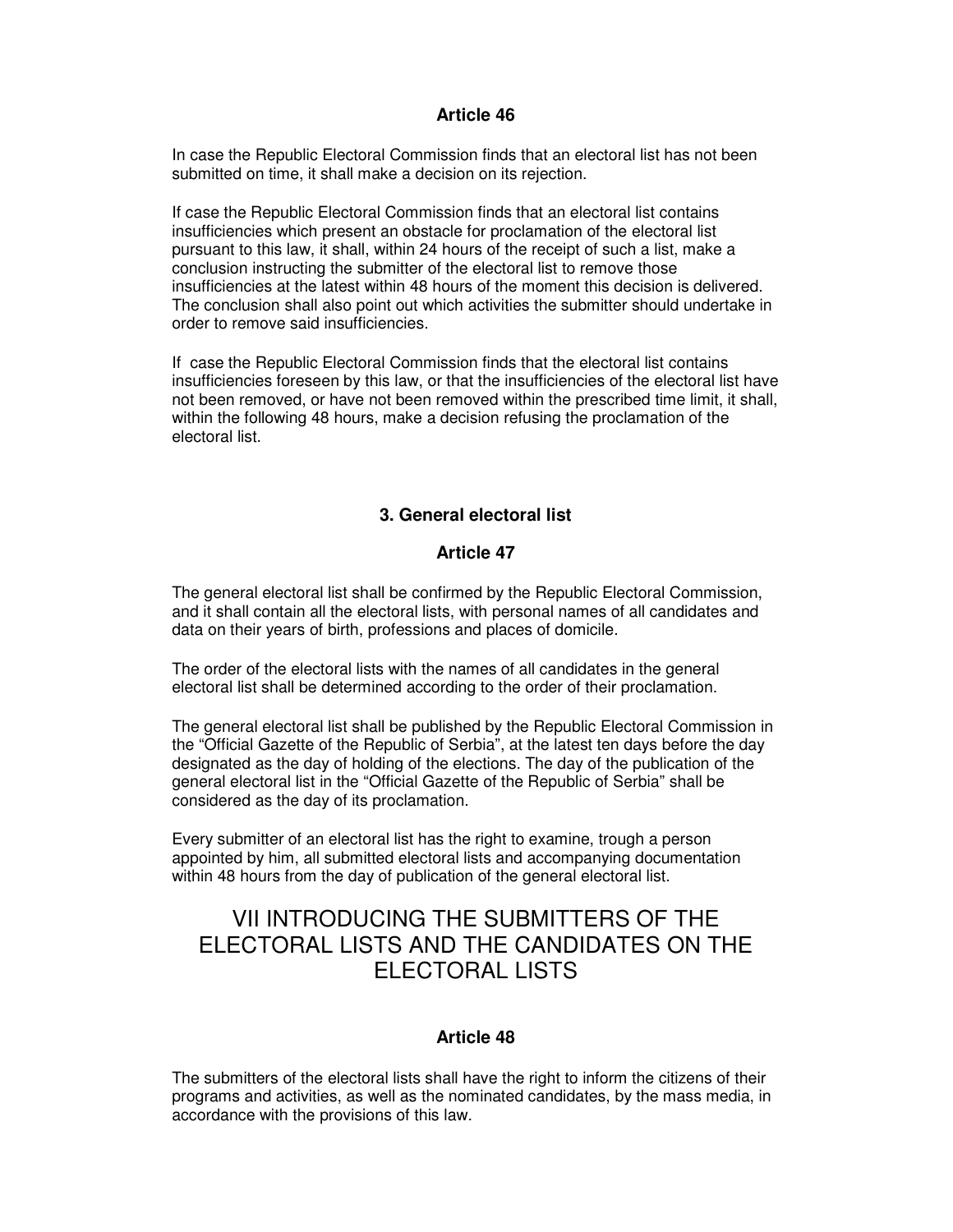Organizations which broadcast radio and television program, and are founded by the Republic of Serbia shall, from the day of calling of the elections, in their politicalinformative programs which can be seen or heard throughout the territory of the Republic, ensure the presentation of the submitters of the electoral lists and of the candidates from the electoral lists, as well as the exposition and explanation of the electoral programs of the submitters of said lists, in accordance with this law.

Organizations referred to in paragraph 1 of this Article shall not be allowed to, under any circumstances, enable the presentation of candidates and the exposition and explanation of programs of submitters of electoral lists in the commercial, entertainment or other program.

## **Article 50**

Editors and anchormen of political-informative and specialized broadcasts of organizations referred to in Article 49 of this law shall independently and impartially present all the candidates during the election campaign, and anchormen of broadcasts shall have impartial attitude towards all presented political, social and ethical-cultural programs of the political parties whose candidates are presented.

Pursuant to paragraph 1 of this Article, and paragraph 2 of Article 5 of this law, the broadcasts shall be organized in order to ensure the public confrontation of the electoral programs of submitters of electoral lists and candidates from those lists.

## **Article 51**

Two representatives of each public organization, broadcasting radio and television program, founded by the Republic of Serbia, Government of Republic of Serbia as well as political parties which have their representatives in the National Assembly of the Republic of Serbia, shall mutually agree on the number and duration of the broadcasts for presentation of political parties, political organizations, or groups of citizens which intend to take part in the elections.

The agreement referred to in paragraph 1 of this Article shall be reached not later than five days after the day of making the decision on calling of elections and shall be made public without delay.

The mass media referred to in paragraph 1 of this Article, together with the representatives of both the founders and submitters of the electoral lists, shall determine further regulations for the presentation of the submitters of the electoral lists, electoral programs and candidates from the electoral lists.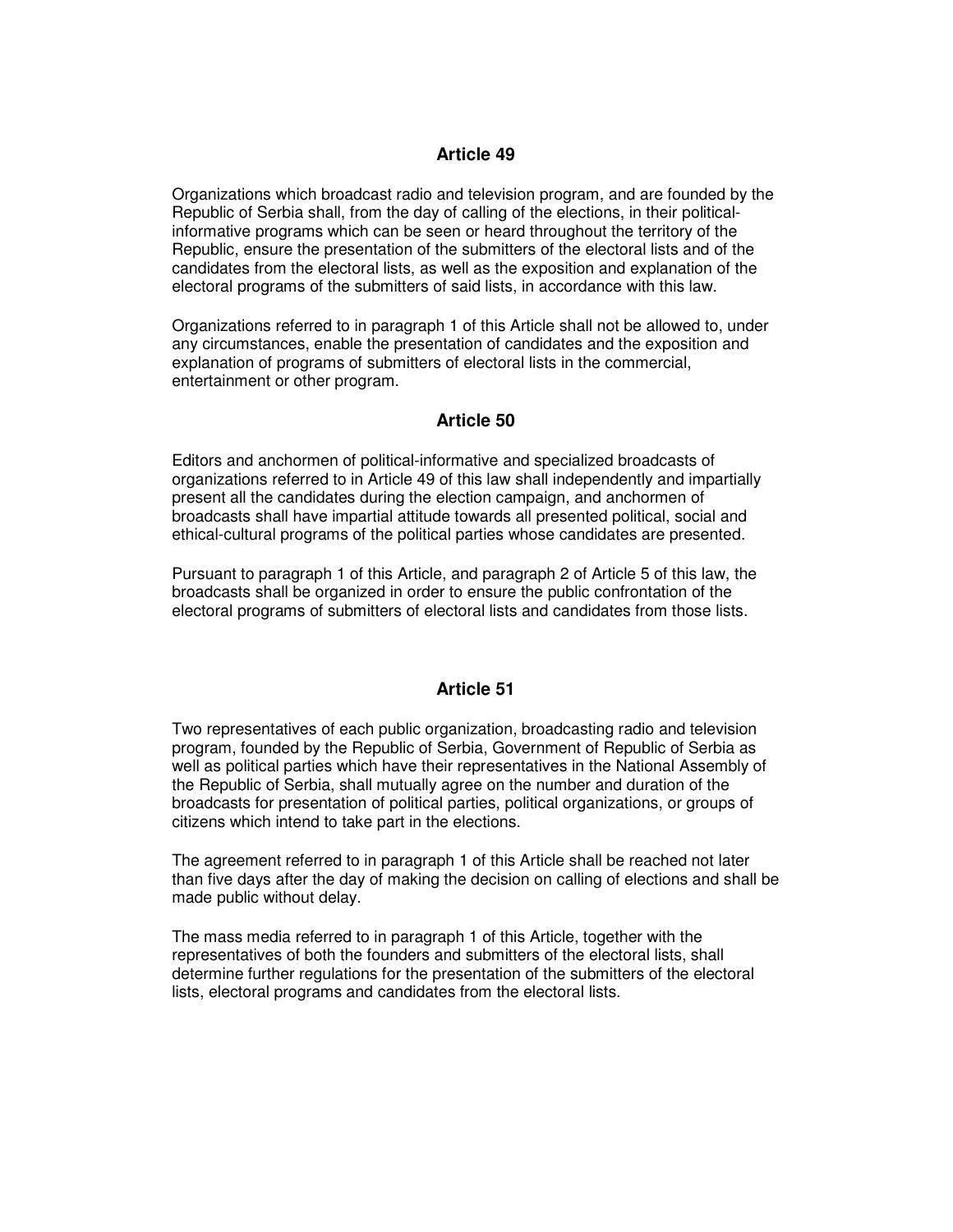# VIII CONDUCTING OF THE ELECTIONS

## **1. Polling stations**

## **Article 52**

Voting for the MPs shall be conducted at the polling stations. A polling station shall be set up for not more than 2,500 and not less than 100 voters. Detailed regulations regarding polling stations shall be made by the Republic Electoral Commission.

## **Article 53**

Voter shall vote at the polling station where he is registered in the extract from the electoral roll.

Exceptionally, voters may vote outside of the polling station where he is registered in the extract from the electoral roll, observing the conditions and procedure set forth by this law.

The mode of voting outside of the polling station and the number of voters who voted in such a manner shall be entered in the minutes of the polling board.

## **Article 54**

Each voter shall be handed, at the latest five days before the day of holding of elections, a notification of the day and the time of holding of the elections, including the number and address of the polling station where he is to vote, and the number under which he is registered in the extract from the electoral roll.

The notification referred to in paragraph 1 of this Article shall be delivered to the voters by authority responsible for maintain of the electoral roll.

## **Article 55**

Every voter shall vote personally.

A voter may vote only once during the course of the elections. Voting is secret.

Voting shall be performed on stamped ballots.

It shall be prohibited to display symbols of political parties and other advertising material at the polling station, and within 50 meters from the polling station.

In case the provisions referred to in paragraphs 1 to 4 of this Article are breached during the course of the elections, the voting at that polling station shall be repeated.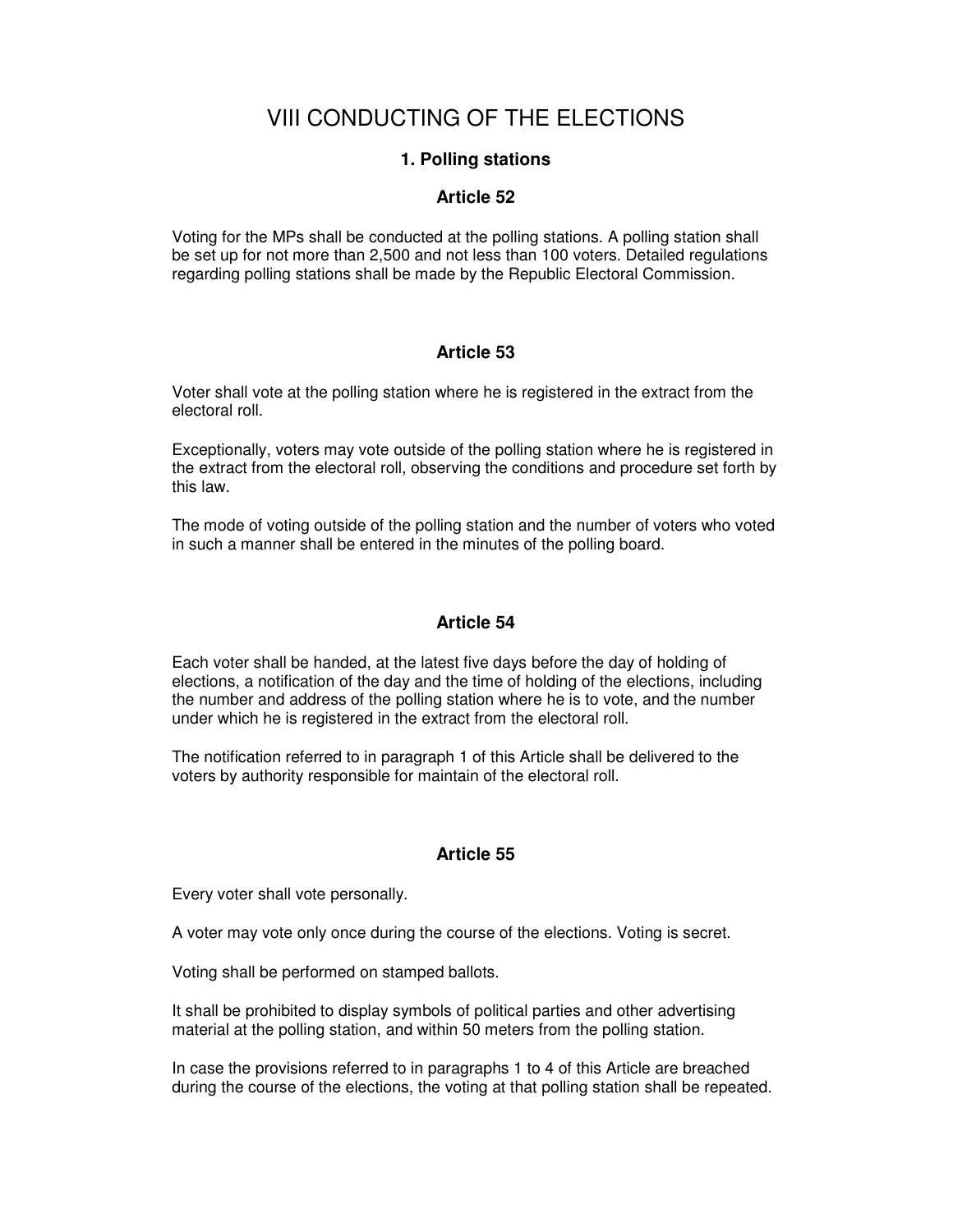The use of pagers, mobile phones and other means of communication shall be prohibited at the polling station.

Detailed instructions on measures to ensure the secrecy of the vote shall be defined by the Republic Electoral Commission.

#### **Article 56**

Polling stations shall be opened at 7 a.m. and closed at 8 p. m. During this interval, the polling stations shall be open without interruption.

Voters who are present at the polling station at the moment of its closing shall be given the opportunity to vote.

Voting abroad shall last for two days and shall end on the same day and hour, local time, corresponding the time of the end of voting in the Republic of Serbia.

#### **Article 57**

In case there is a disturbance of order at the polling station, the polling board may interrupt voting until order is restored. The reasons and duration of interruption of voting shall be entered in the minutes of the polling board.

In case the voting is interrupted for more than one hour, it shall be prolonged for the time of duration of the interruption.

#### **Article 58**

While the polling station is open and while the voting lasts, all the members of the polling board or their deputies shall remain at the polling station.

Every polling station shall have a separate room where it will be possible to ensure the secrecy of the vote.

In the room where the voting is carried out, only as many voters shall be present as there are places ensuring the secrecy of the vote.

Persons who have no rights and duties regarding the carrying out of elections as foreseen by this law are forbidden to linger at the polling station.

Police officers on duty may enter the polling station only at the invitation of the president of the polling board, and only if peace and order at the polling station have been disturbed.

In case of breach of provisions from paragraphs 1 trough 5 of this Article, a complaint may be filed with the Republic Electoral Commission, which shall then decide whether the voting at that polling station shall be repeated.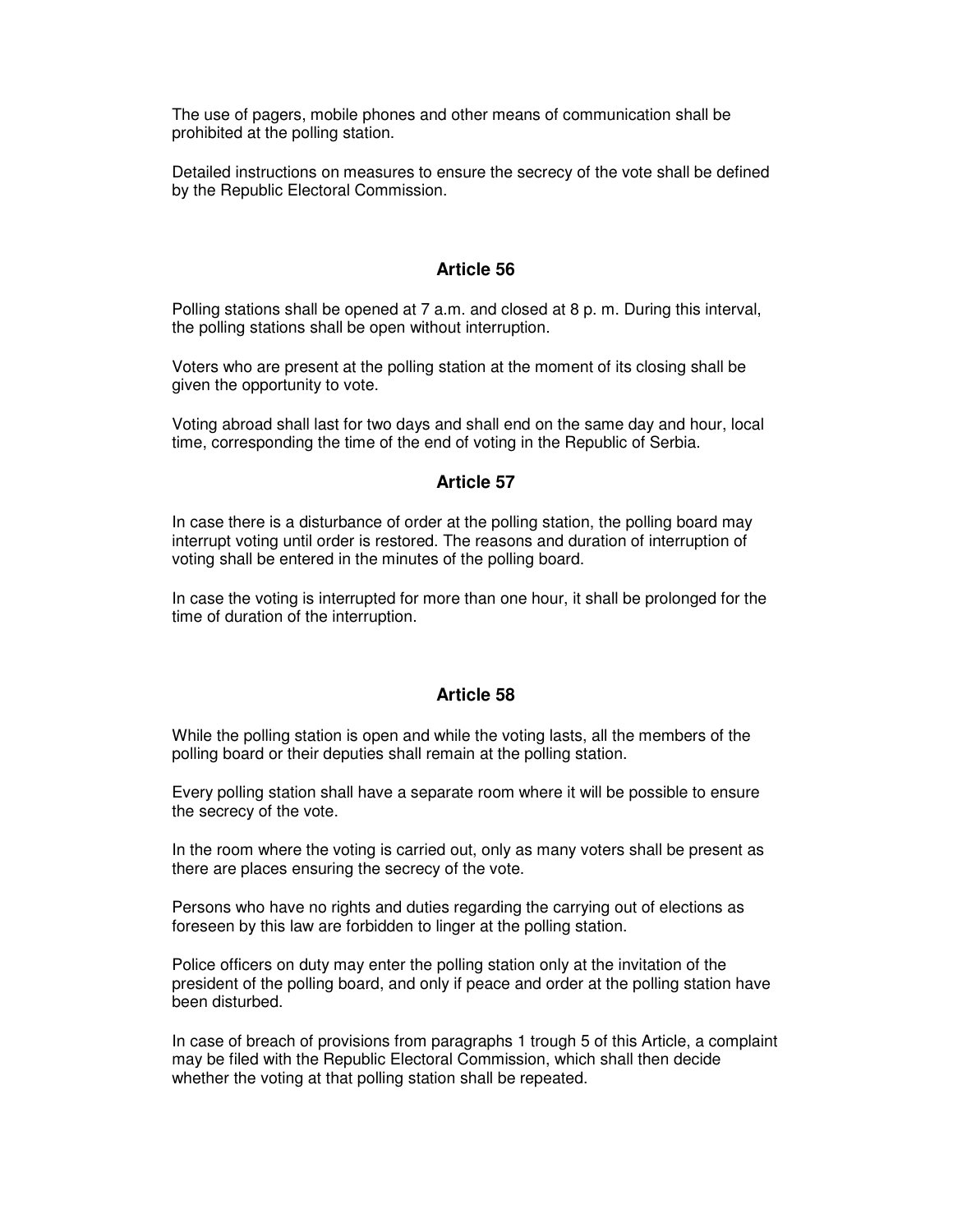## **2. Election material**

## **Article 59**

The ballot shall contain:

1. ordinal number placed in front of the name of the electoral list,

2. names of the electoral lists, in the order determined in the general electoral list, with the personal name of the first candidate from the list,

3. note stating that it is possible to vote for one list only, by circling the ordinal number in front of the name of that list.

## **Article 60**

Ballots shall be prepared and stamped by the Republic Electoral Commission.

The Republic Electoral Commission shall confirm the number of ballots, which must be equal to the number of voters registered in the electoral roll.

The Republic Electoral Commission shall control the preparation and stamping of the ballots and determine the number of spare ballots.

All ballots shall be printed at the same location, on the paper protected by watermark.

The submitter of the electoral list shall give to the Republic Electoral Commission the name of the person who shall have the right to be present during printing, counting and packing of the ballots, as well as their delivery to the authorities responsible for conducting of the elections.

In those municipalities where the languages of the national minorities are in official use, the ballots shall be printed in those languages as well.

The Republic Electoral Commission shall further regulate the form and layout of the ballots, the manner and control of their printing, as well as delivery and handling of the ballots.

## **Article 61**

The minister in charge of administrative affairs shall issue further instructions on the form and dimensions of ballot boxes. The ballot boxes shall be made of transparent material (plexiglas, plastic, or similar material).

## **Article 62**

The Republic Electoral Commission shall be obliged to timely prepare electoral materials for every polling board, more specifically, an adequate number of ballots, the general electoral list, the extract from the electoral roll, the certificates of suffrage, as well as the form for the minutes of the polling board.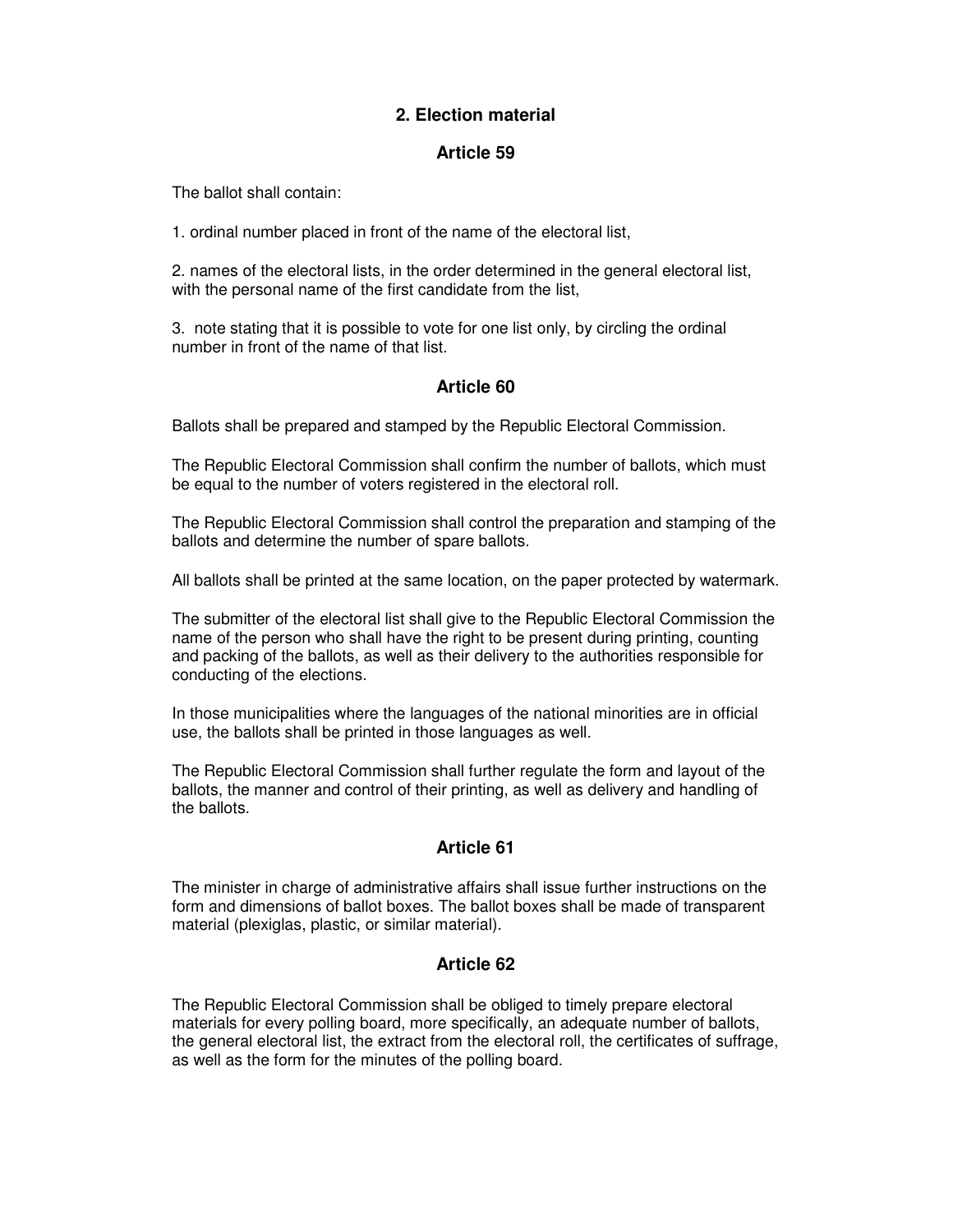Handover of the electoral materials shall be done not later than 48 hours before the day of the elections.

Municipal authorities shall be responsible for organization of polling stations, and shall prepare required number of ballot boxes with tools for their sealing, as well as the writing material for each polling board.

On the election day, before the beginning of voting, the polling board shall confirm whether the prepared electoral material for that polling station is complete and correct, whether the polling station has been organized in a manner ensuring the secrecy of the vote, and whether the voting may start, and shall enter that information in its minutes.

## **Article 63**

The general electoral list, with the names of the electoral lists and of all the candidates, shall be prominently displayed at the polling station during the voting.

The content, form and manner of displaying of the general electoral list described in paragraph 1 of this Article shall be regulated by the Republic Electoral Commission.

## **Article 64**

Representatives of the submitters of the electoral lists and candidates for MPs shall have the right to inspect electoral materials, especially the extracts from the electoral rolls, minutes of polling boards, minutes of the Republic Electoral Commission and ballots. This can be done at the official premises of the Republic Electoral Commission, as well as at the authorities keeping the electoral materials. Inspection of the electoral materials may be carried out within five days of the day of the elections.

## **Article 65**

The electoral material shall be kept for a period of not less than four years.

The Republic Electoral Commission shall regulate the manner of use of the electoral materials.

## **Article 66**

The Republic Electoral Commission shall determine the content and layout of the forms, and electoral material needed for conducting of the elections, within 15 days of its appointment.

## **3. Voting**

## **Article 67**

The polling board shall inspect the ballot box in the presence of the first voter to arrive at the polling station. The result of the inspection shall be entered into the control slip, which is signed by members of the polling board and by the first voter to arrive at the polling station.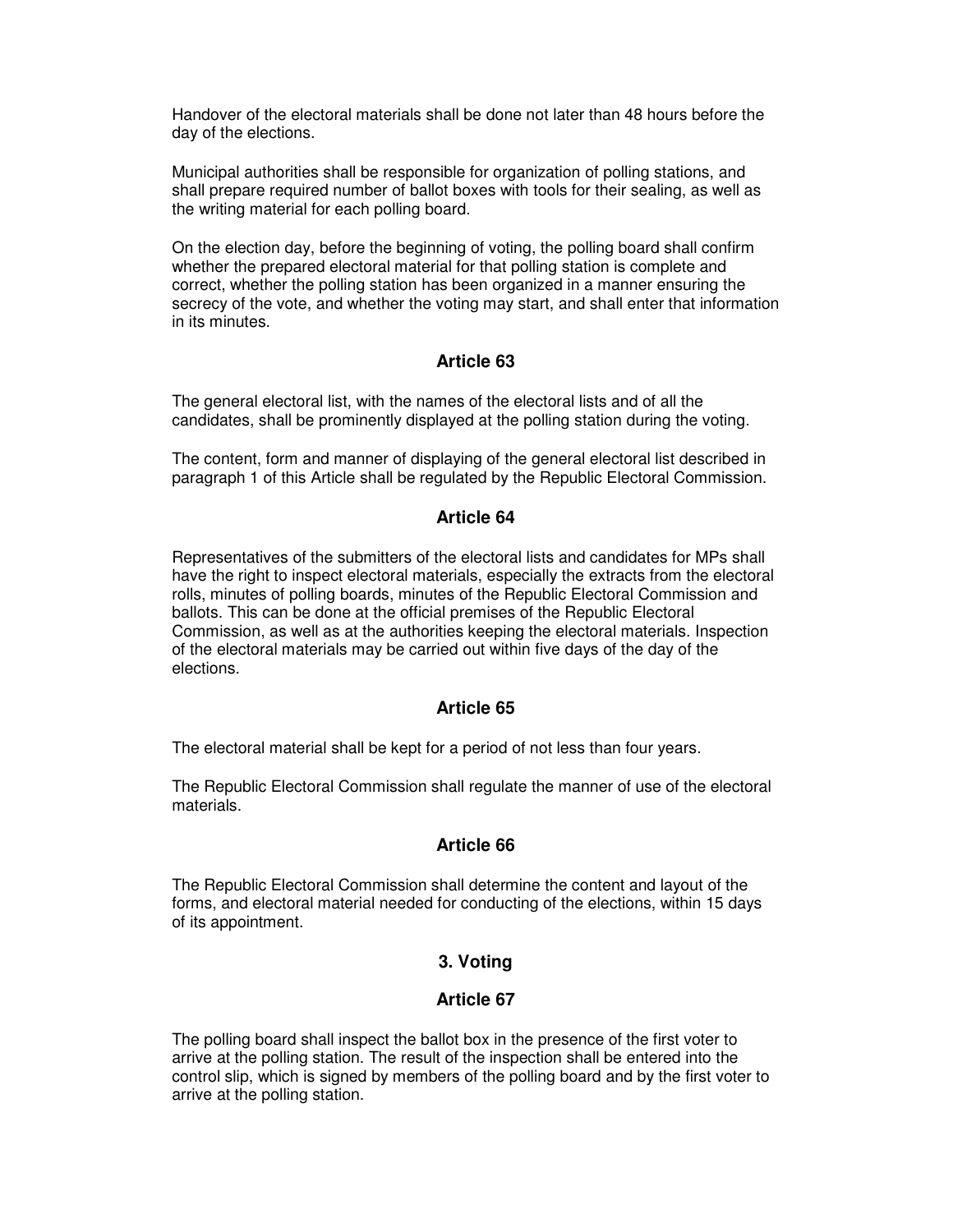The control slip shall be placed in the ballot box, and the ballot box shall then be sealed in the presence of the first voter to arrive, and this shall be recorded in the minutes of the polling board.

Upon opening of the ballot box, it shall first be checked whether it contains the control slip. If the ballot box does not contain a control slip, the polling board shall be dissolved and a new one appointed, and the voting at that polling station shall be repeated.

Both the form of the control slip and the manner of sealing of the ballot box shall be determined by the Republic Electoral Commission.

## **Article 68**

Voter shall first state to the polling board his name and hand over the notification of elections, as well as prove his identity with identity card or other document.

Voter may not vote without presenting a proof of identity. The president or the member of the polling board, after having confirmed the identity of the voter, circles the ordinal number under which the voter has been registered into the electoral roll extract, and explains the voting procedure.

Voter shall sign the electoral roll and take the ballot.

The index finger of every voter who comes to vote and receives the electoral material shall be marked with a special spray, as a sign that he voted. This index finger mark shall last not less than 24 hours.

#### **Article 69**

Members of the polling board shall not, in any way, influence the voter's decision.

Members of the polling board are obliged to repeat explanation of the voting procedure to the voter, at his request.

Members of the polling board are obliged to pay special attention that the voter is not disturbed while marking out his ballot, and that the total secrecy of the voting is ensured.

If the provisions from paragraphs 1 trough 3 of this Article are violated during voting, the Republic Electoral Commission shall dissolve the polling board, appoint a new one, and order the voting at that polling station to be repeated.

## **Article 70**

Voter may vote only for one electoral list on the ballot. Voting is done by circling the ordinal number before the name of the selected electoral list.

Voter shall fold the ballot himself in such a way that his vote cannot be seen, drop it into the appropriate ballot box, and then leave the polling station.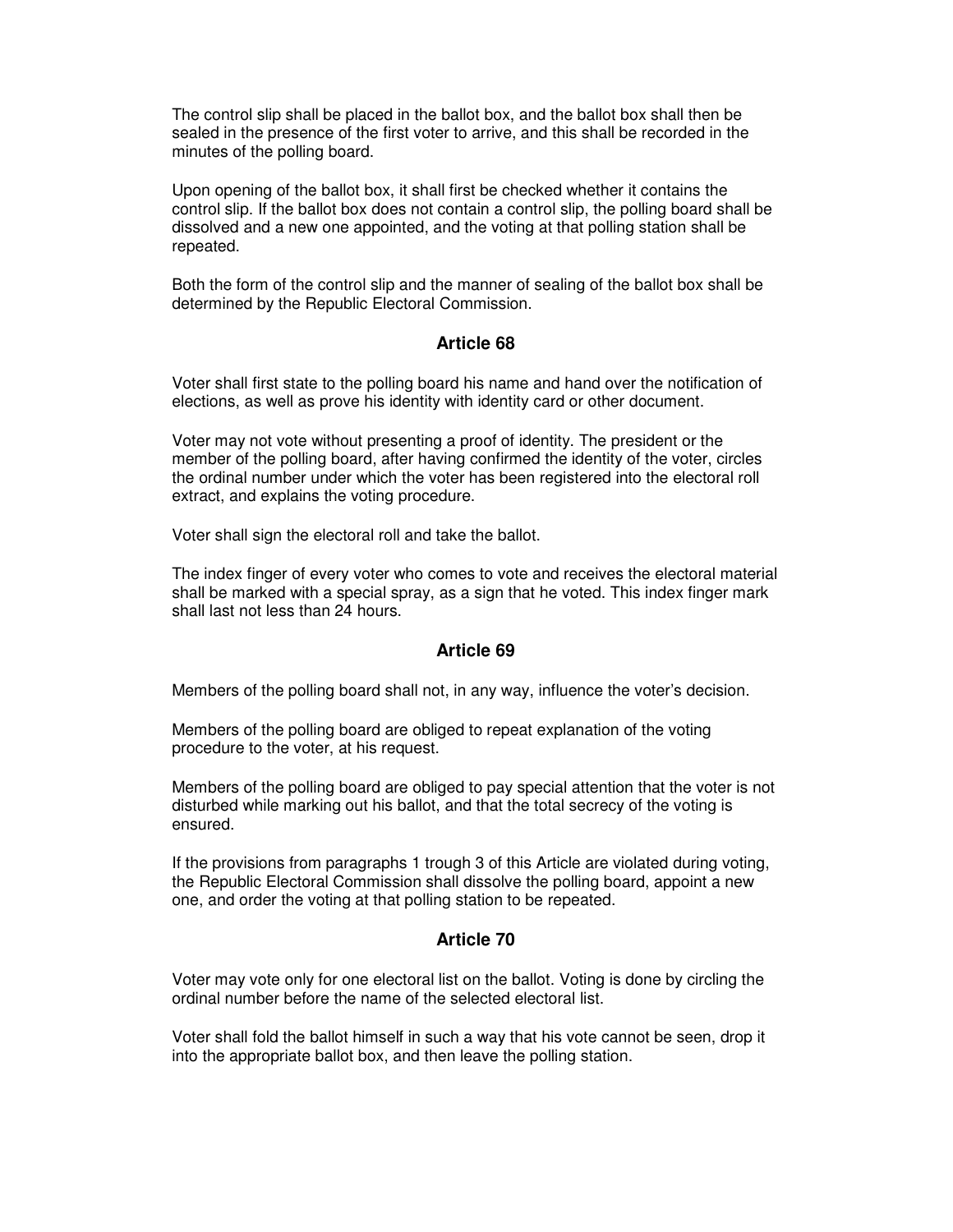On the day of the elections, no modifications to the extract from the electoral rolls shall be done.

If the polling board acts contrary to paragraph 1 of this Article, it shall be dissolved, and voting at that polling station shall be repeated.

## **Article 72**

The voter who is not able to vote personally at the polling station (blind, disabled or illiterate person) shall have the right to bring a person who shall fill the ballot in the manner determined by him, that is, vote instead of him.

The manner of voting of the voter referred to in paragraph 1 of this Article shall be recorded in the minutes.

## **Article 72a**

The voter unable to vote at the polling station (persons unable or prevented from coming to the polling station) may inform the polling board whether he would like to vote, not later than 11 o'clock on the day of the voting.

Three members of the expanded polling board, representing submitters of three different electoral lists and designated by the polling board, shall visit such a voter, confirm his identity and give him an official envelope, an officially stamped ballot, the general electoral list, the certificate of suffrage and a special envelope for the completed ballot; they shall also inform the voter of the voting procedure, and then leave the room in which the voter votes.

After voting, the voter shall sign the certificate of suffrage, fold the ballot and place it in the special envelope, which shall then be stamped by members of the polling board with a seal on a sealing wax, after which they shall place the signed certificate of suffrage and the special envelope containing the ballot in the official envelope.

Upon returning to the polling station, members of the polling board shall immediately hand over the official envelope to the remaining members of the polling board; the envelope shall then be opened by the polling board, the voter's ordinal number in the electoral roll extract shall be circled on the basis of the signed certificate of suffrage, and, finally, the sealed envelope shall be opened, and the folded ballot removed and inserted into the ballot box in such a way as not to reveal the vote cast by that voter.

If the official envelope does not contain signed certificate of suffrage, the voter is deemed not to have voted.

## **Article 72b**

The voter who is in custody or serving a prison sentence on the day of voting shall vote at a polling station inside the correctional facility he is in.

The Republic Electoral Commission shall establish special polling stations inside correctional facilities and appoint permanent members of polling boards and members of expanded polling boards. Officials of the ministry in charge of judicial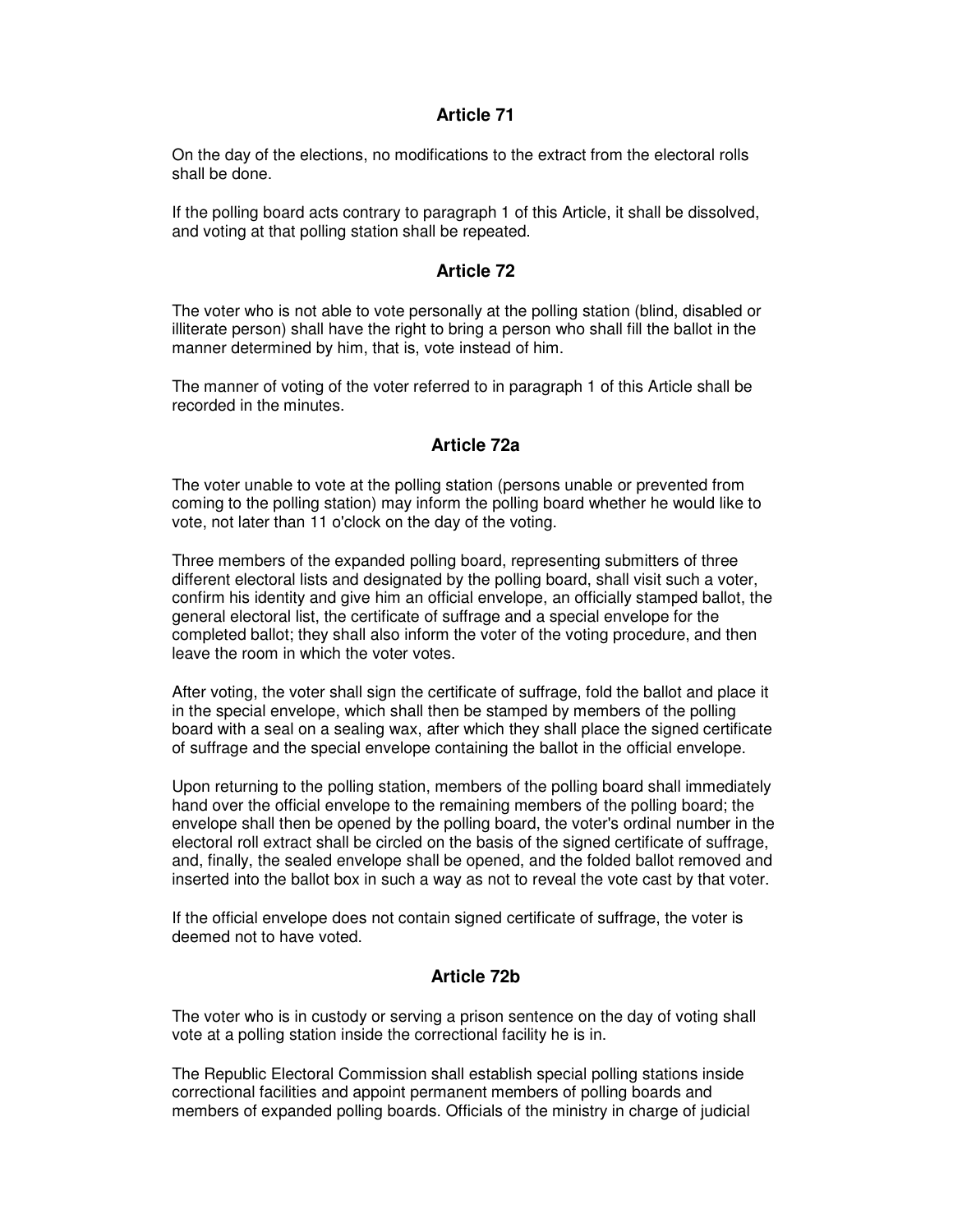affairs and persons voting inside the correctional facilities may not be members of the polling boards.

The ministry in charge of administrative affairs shall prepare and officially stamp special extracts from the electoral for each correctional facility and submit them to the Republic Electoral Commission not later than 24 hours from the day of the decision of closing of electoral roll.

Special extracts referred to in paragraph 3 of this Article shall be forwarded by the Republic Electoral Commission to the correctional facilities' polling boards.

#### **Article 73**

The voters who are serving the military service or temporary military duty, or are attending education programs in units or institutions of the Serbian Armed Forces, shall vote at the announced polling station nearest to the unit or institution where they are doing their military service, military duty or attending education programs.

The Republic Electoral Commission shall publish in the Official Gazette of the Republic of Serbia, not later than 20 days before the day of the elections, at which previously determined polling stations soldiers serving the military service, temporary military duty or attending education programs in units or institutions of the Serbian Armed Forces shall vote.

The ministry in charge of administrative affairs shall prepare and officially stamp special extracts from the electoral roll for the voters referred to in paragraph 1 of this Article and submit them to the Republic Electoral Commission not later than 24 hours from the day of adoption of decision to conclude electoral roll.

Special extracts referred to in paragraph 3 of this Article shall be forwarded by the Republic Electoral Commission to the polling boards where those voters doing their military service, military duty or attending education programs in units or institutions of the Serbian Armed Forces shall vote.

## **Article 73a**

The voters temporarily residing abroad shall vote at diplomatic missions and consular posts of the Republic of Serbia and at special polling stations determined by the Republic Electoral Commission, with the Commission having consulted beforehand with the ministry in charge of foreign affairs.

The ministry in charge of administrative affairs shall prepare and officially stamp special extracts from the electoral roll for the voters referred to in paragraph 1 of this Article and submit them to the Republic Electoral Commission not later than 24 hours from the day of adoption of decision to conclude the electoral roll.

Special extracts referred to in paragraph 2 of this Article shall be forwarded by the Republic Electoral Commission to the ministry in charge of foreign affairs, which then forwards them together with other election material to all polling stations abroad.

Permanent members of polling boards abroad shall be appointed by the Republic Electoral Commission, at the proposal of the ministry in charge of foreign affairs.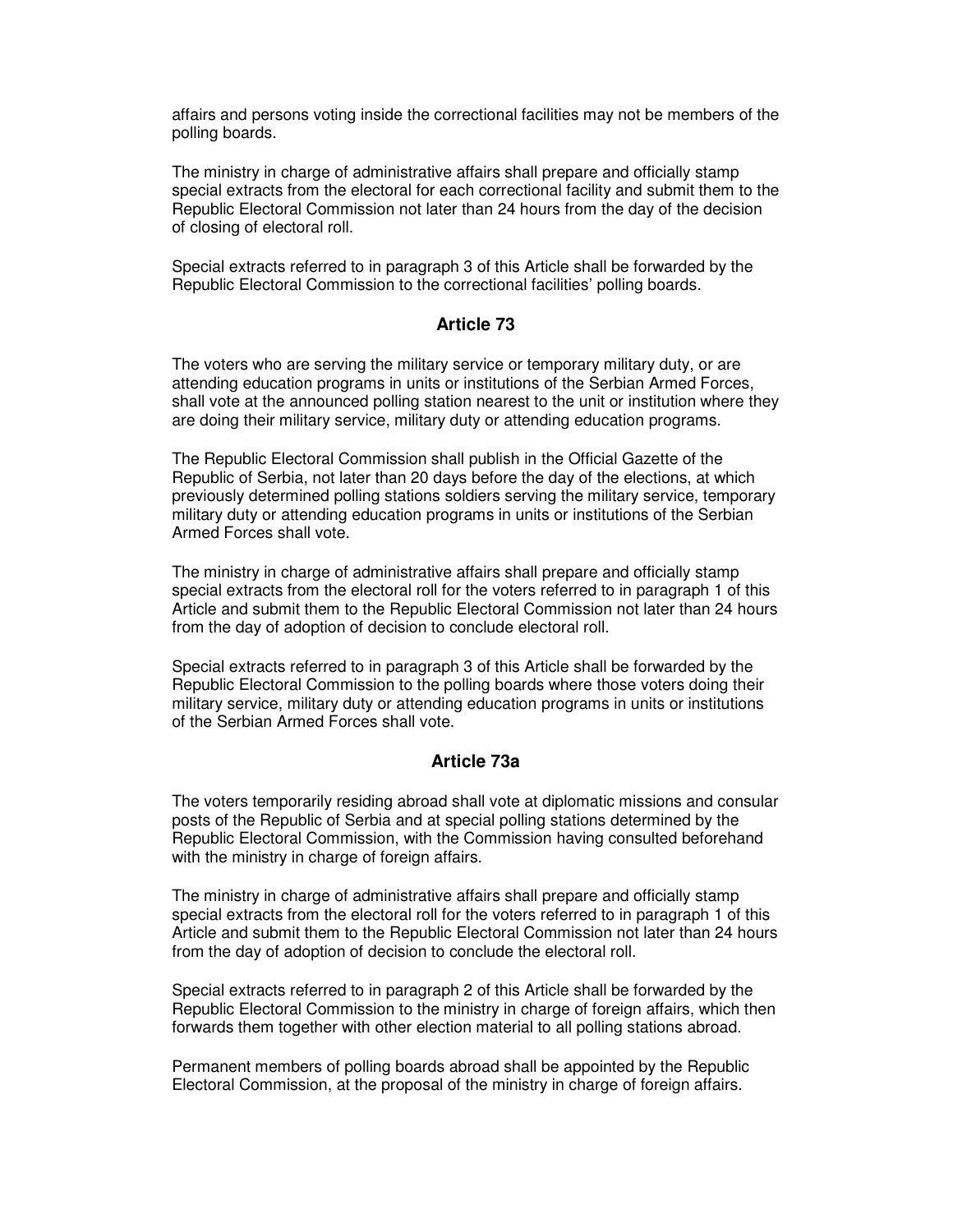Expanded polling boards abroad shall consist of one representative of each submitter of a proclaimed electoral list. Members of expanded polling boards shall be appointed by the Republic Electoral Commission at the proposal of the submitters of proclaimed electoral lists.

As a rule, the chairman of the polling board shall be appointed from the ranks of law faculty graduates employed at a diplomatic mission or consular post.

#### **Article 73b**

On the basis of the Special Record of Voters Residing Abroad, the ministry in charge of administrative affairs shall, immediately upon calling of the elections, prepare a special record for each foreign country, and forward it to the ministry in charge of foreign affairs, which shall, through diplomatic missions and consular posts of the State Union of Serbia and Montenegro, inform voters of the calling of the elections, the date of the elections and the means of exercising their suffrage.

The registries of voters shall be available in diplomatic missions and consular posts of the **State Union of Serbia and Montenegro**, and their copies in the ministry in charge of administrative affairs. In regards to the right of the citizens and submitters of electoral lists to review the registry of voters and obtains the copy of it, as well as the right to request modifications of the Special Record of Voters Residing Abroad shall be regulated in accordance with the provisions of this law related with the rights of the citizens and submitters of the electoral lists to review electoral rolls and requests modifications of the electoral rolls.

The ministry in charge of administrative affairs shall make decisions on requests for registration, deletion, modifications, corrections and additions to data in the Special Record of Voters Residing Abroad, even for those requests submitted to diplomatic missions or consular posts of the **State Union of Serbia and Montenegro**, or to the body in charge of keeping of the electoral roll.

#### **Article 73v**

Voter registered in the Special Record of Voters Residing Abroad may, not later than 20 days before the day of the elections, inform a diplomatic mission or consular post of the **State Union of Serbia and Montenegro** or the ministry in charge of administrative affairs of his intention to vote at a polling station in the Republic of Serbia, which shall be recorded in the Special Record of Voters Residing Abroad.

Voter who is not registered in the Special Record of Voters Residing Abroad, but is registered in the electoral roll may, not later than 20 days before the day of the elections, inform a diplomatic mission or consular post of the **State Union of Serbia** and Montenegro or the ministry in charge of administrative affairs of their intention to vote abroad. After submitting all the required data, the voter shall be registered in the Special Record of Voters Residing Abroad and deleted from it after the elections.

#### **Article 73g**

The ministry in charge of administrative affairs shall, not later than 15 days before the day of the elections, conclude the Special Record of Voters Residing Abroad, create and officially stamp special extracts from the electoral roll for every polling station abroad, create lists of voters registered in the Special Record of Voters Residing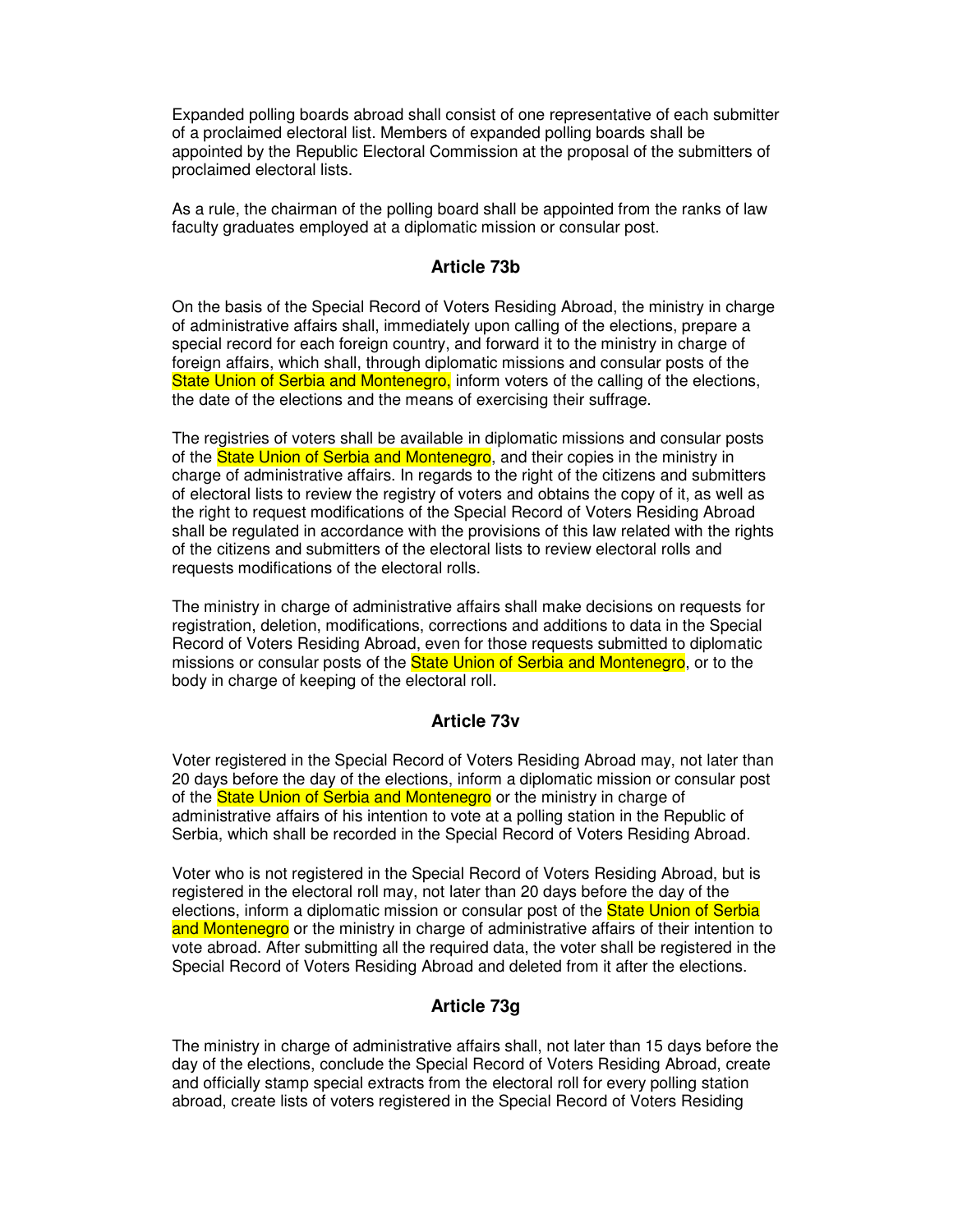Abroad for every municipality, and immediately forward the officially stamped special extracts from the electoral roll and all the lists of voters registered in the Special Record of Voters Residing Abroad to the Republic Electoral Commission.

The Republic Electoral Commission shall forward the officially stamped extracts from the electoral roll to the ministry in charge of foreign affairs, which shall then forward those extracts, along with other electoral materials, to all polling stations abroad where voting is to take place.

The list of voters registered in the Special Register of Voters Residing Abroad shall be sorted out by the Republic Electoral Commission according to polling stations in the Republic of Serbia, and those lists shall be forwarded to the polling boards along with other electoral materials.

## IX DETERMINING AND PUBLISHING OF THE ELECTION **RESULTS**

## **1. Determining election results**

## **Article 74**

Upon completion of the voting, the polling board shall proceed to determine the results of voting at that polling station.

The polling board shall first determine the number of unused ballots and place them in a special envelope which shall then be sealed.

Based on the extract from the electoral roll, the polling board shall determine the total number of voters who have voted.

When the ballot box is opened, and after checking the control slip, the valid ballots shall be separated from the invalid ones.

The polling board shall determine the number of invalid ballots and record it into the minutes, and then determine the number of valid ballots, as well as the number of votes cast for each electoral list, and record these in the minutes, as well.

Invalid ballot is the one that is not marked, the one marked in such a way so that it is impossible to determine for which electoral list the vote has been cast, and the one with more than one electoral list circled.

If the name and surname of the first candidate on the electoral list has been circled on the ballot, or the name or part of the name of the electoral list, or if both the ordinal number and the name of the electoral list and the name and surname of the first candidate have been circled, such ballot shall be considered valid.

If it is established that the number of ballots in the ballot box is larger than the number of voters who have voted, the polling board shall be dissolved, a new one appointed, and the voting at that polling station shall be repeated.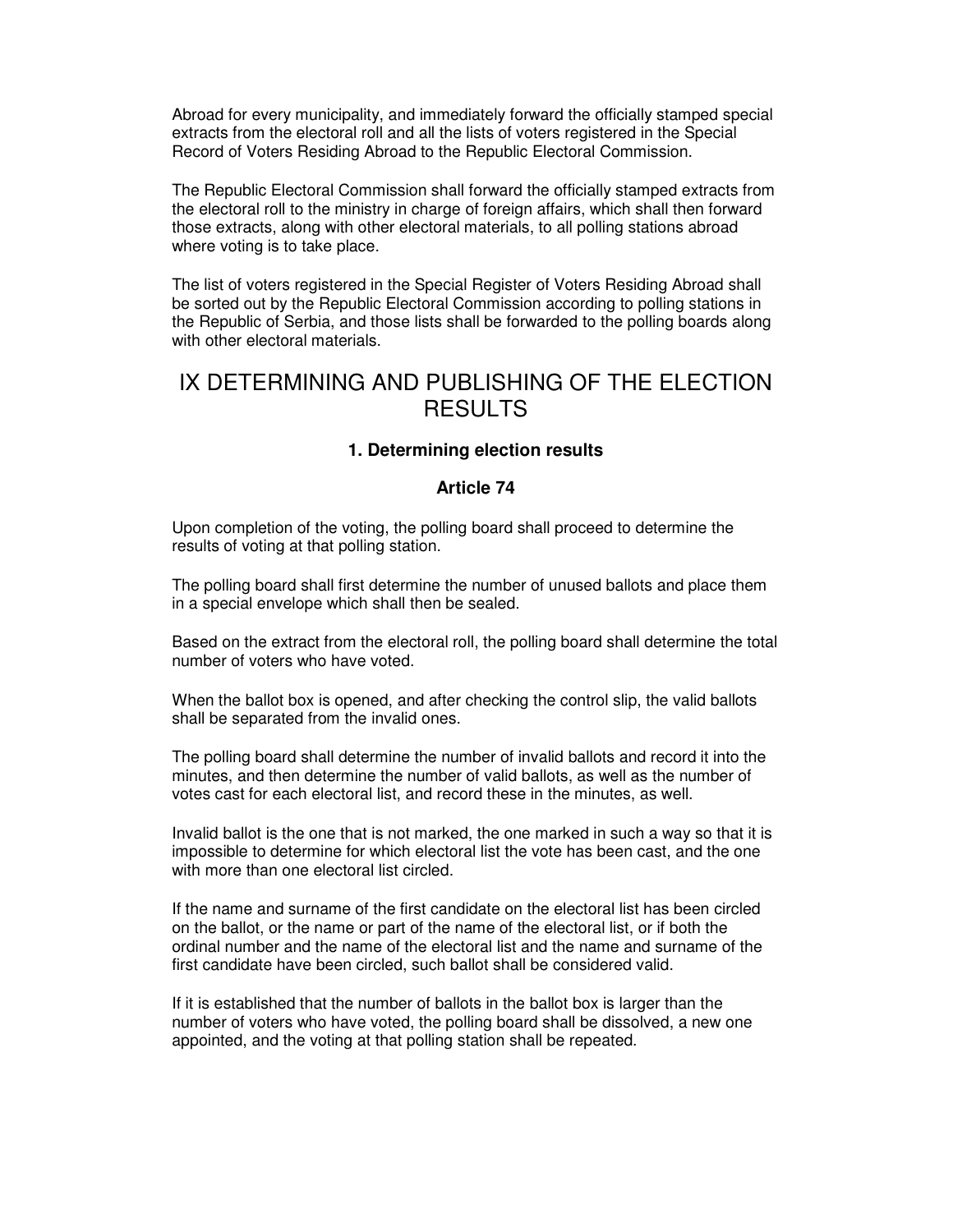After the results of voting have been determined, the polling board shall enter the following in its minutes: the number of ballots received; the number of unused ballots; the number of invalid ballots; the number of valid ballots; the number of votes cast for each electoral list; the number of voters according to the extract from the electoral roll and the number of voters who have voted.

The polling board minutes shall also include remarks and opinions of the members of the polling board, submitters of the electoral lists and joint representatives of the submitters of the electoral lists, as well as all other facts relevant to the voting.

The polling board minutes shall be signed by all members of the polling board.

## **Article 76**

The minutes on the work of the polling board shall be written on the official form printed in six copies.

In the municipalities where the languages of national minorities are in official use, the official form for the minutes shall be printed in those languages, as well.

The first copy of the minutes, together with the defined electoral material, shall be delivered to the Republic Electoral Commission.

The second copy of the minutes shall be publicly displayed at the polling station.

The remaining four copies of the minutes shall be delivered to the representatives of submitters of electoral lists that received the highest number of votes at that polling station, and this shall be done immediately if the submitter of the electoral list has the representative in the polling board; if not, the representative of the submitter of the electoral list can get the copy of the minutes from the electoral commission within the period of 12 hours.

Other submitters of electoral lists are entitled to obtain a certified photocopy of the minutes from the polling station from the Republic Electoral Commission, within 12 hours from the delivery of the electoral material from the polling station to the Republic Electoral Commission.

## **Article 77**

Upon determining of the results of voting, the polling board shall, without delay and not later than 18 hours after the closing of the polling station, deliver the following to the Republic Electoral Commission: the minutes of its work, the extract from the electoral roll; unused and, separately, used ballots; invalid and, separately, valid ballots; as well as the rest of electoral material.

## **Article 78**

Within 96 hours of closing of the polling stations, the Republic Electoral Commission shall determine the following in its minutes: the total number of voters registered in the electoral roll; the number of voters who have voted at polling stations; the total number of ballots received at polling stations; the total number of unused ballots; the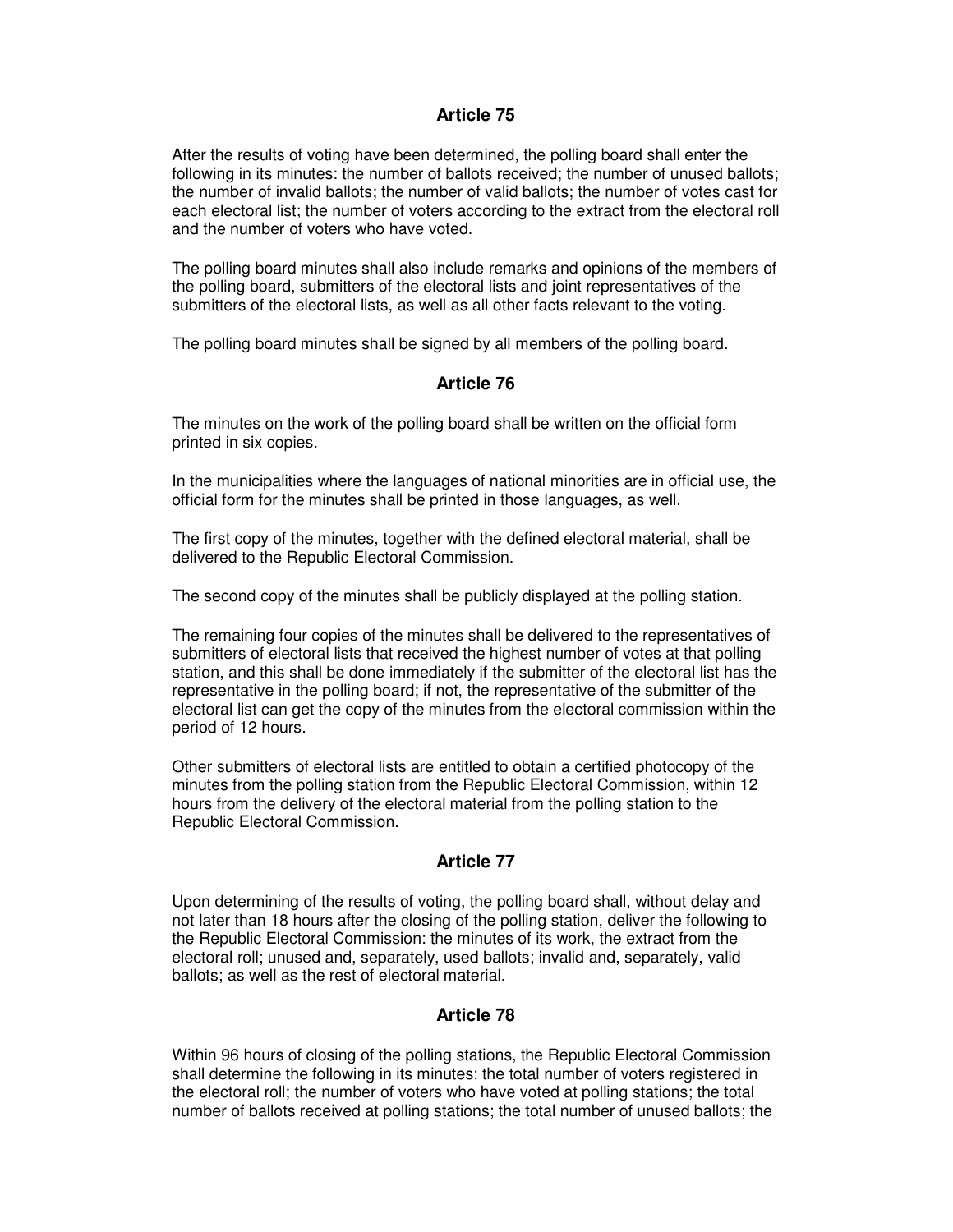total number of invalid ballots; the total number of valid ballots; the number of votes cast for each electoral list individually.

The Republic Electoral Commission shall determine the results of the elections and make a separate record on that.

The Republic Electoral Commission shall determine the content and layout of the form for the minutes of its work.

#### **Article 79**

The submitters of the electoral lists may deliver to the Republic Electoral Commission the name of person who will be present at the statistical processing of data in the Republic Electoral Commission.

## **Article 80**

Each electoral list shall be distributed a number of mandates proportional to the number of votes won.

#### **Article 81**

Only those electoral lists that won at least 5% of votes out of the total number of voters who have voted in the electoral unit shall participate in distribution of mandates.

Political parties of ethnic minorities and coalitions of political parties of ethnic minorities shall participate in distribution of mandates even if they won less than 5% of votes out of the total number of voters who have voted.

All the parties whose main objective is to represent and advocate interests of an ethnic minority, as well as to protect and improve the rights of members of ethnic minorities, in accordance with standards set forth by international law, shall be considered as political parties of ethnic minorities.

The Republic Electoral Commission shall decide, at the proclamation of an electoral list, whether the submitter of the electoral list should be considered as political party of ethnic minority or a coalition of political parties of ethnic minorities, at the request of the submitter of the electoral list which must be made at the time of electoral list submission.

## **Article 82**

The Republic Electoral Commission shall distribute the mandates by applying the highest quotient system.

The mandates shall be distributed by dividing the total number of votes won by each individual electoral list by numbers from one to 250 inclusive.

Thus calculated quotients are then sorted by size, and 250 largest quotients are taken into account. Each electoral list is distributed the number of mandates according to the number of such quotients it has.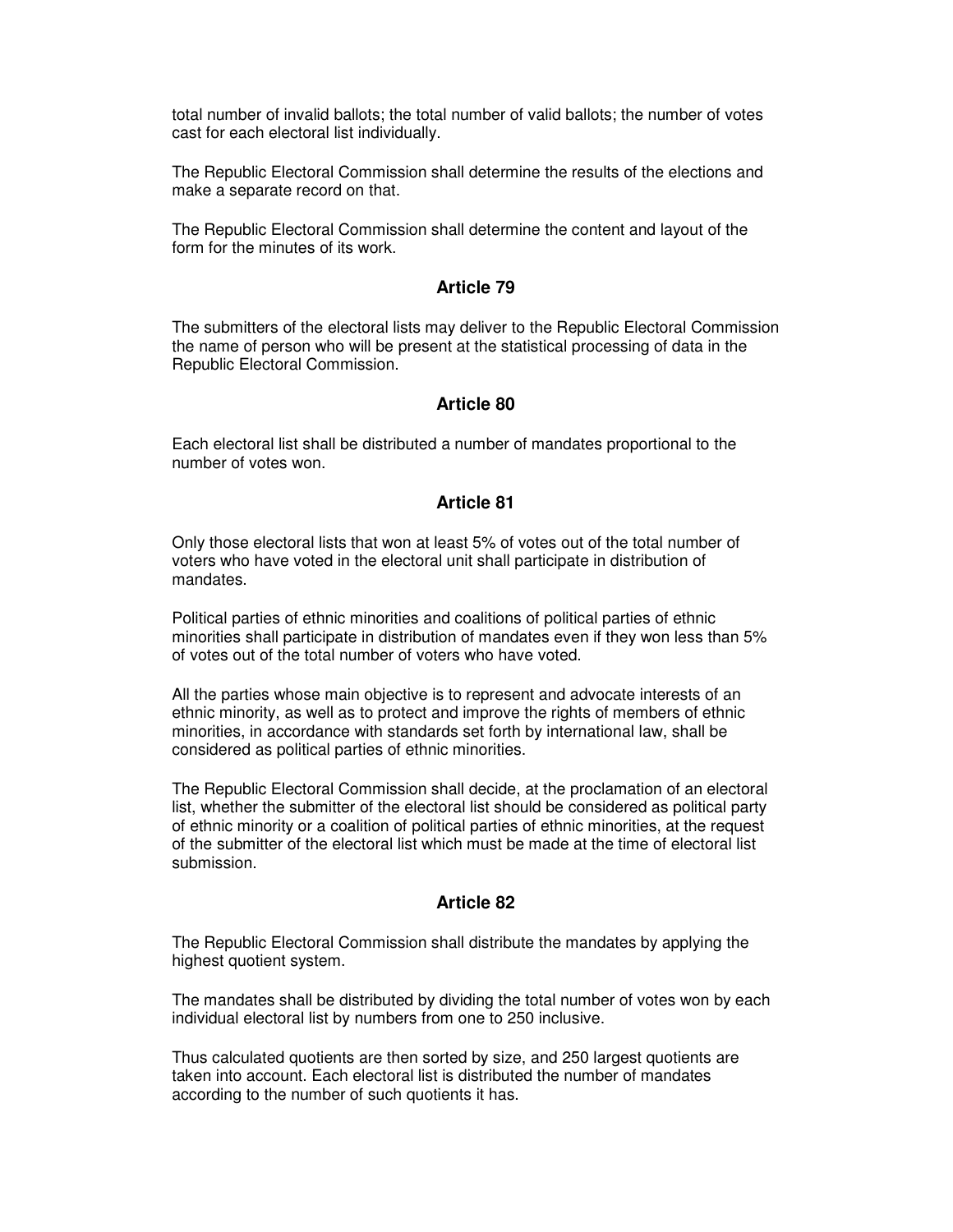If two or more electoral lists get the same quotients on the basis of which a mandate is to be distributed, and there are no more mandates to be distributed, the mandate shall be distributed to that list which won higher total number of votes.

If none of the electoral lists won at least 5% of the votes, distribution shall be done in the manner described in paragraphs 1 through 3 of this Article.

## **Article 83**

Mandates belonging to a certain electoral list shall be distributed to candidates from that list, in accordance with provisions of this law.

When an electoral list has been distributed more mandates than there are candidates for MPs on that list, these mandates shall be distributed to the electoral list with the next largest quotient.

#### **Article 84\*\*\*\*\***

Not later than 10 days from the date of publishing of the results of elections, the Republic Electoral Commission shall distribute all the mandates won by election lists to the candidates according to their order on the electoral list, starting from the first candidate on that list.

## **2. Publishing the results of the elections**

#### **Article 85**

The Republic Electoral Commission shall publish the data on the total outcome of the elections for MPs in the "Official Gazette of the Republic of Serbia", including:

- 1. the number of voters registered in the electoral roll,
- 2. the total number of voters who have voted,
- 3. the number of ballots received,
- 4. the number of unused ballots,
- 5. the number of used ballots,
- 6. the number of invalid ballots,
- 7. the number of valid ballots,
- 8. the number of votes won by individual electoral lists,
- 9. the number of mandates won by individual electoral lists.

#### **Article 86**

The Republic Electoral Commission shall publish the results of the elections within 96 hours of the moment the voting has ended.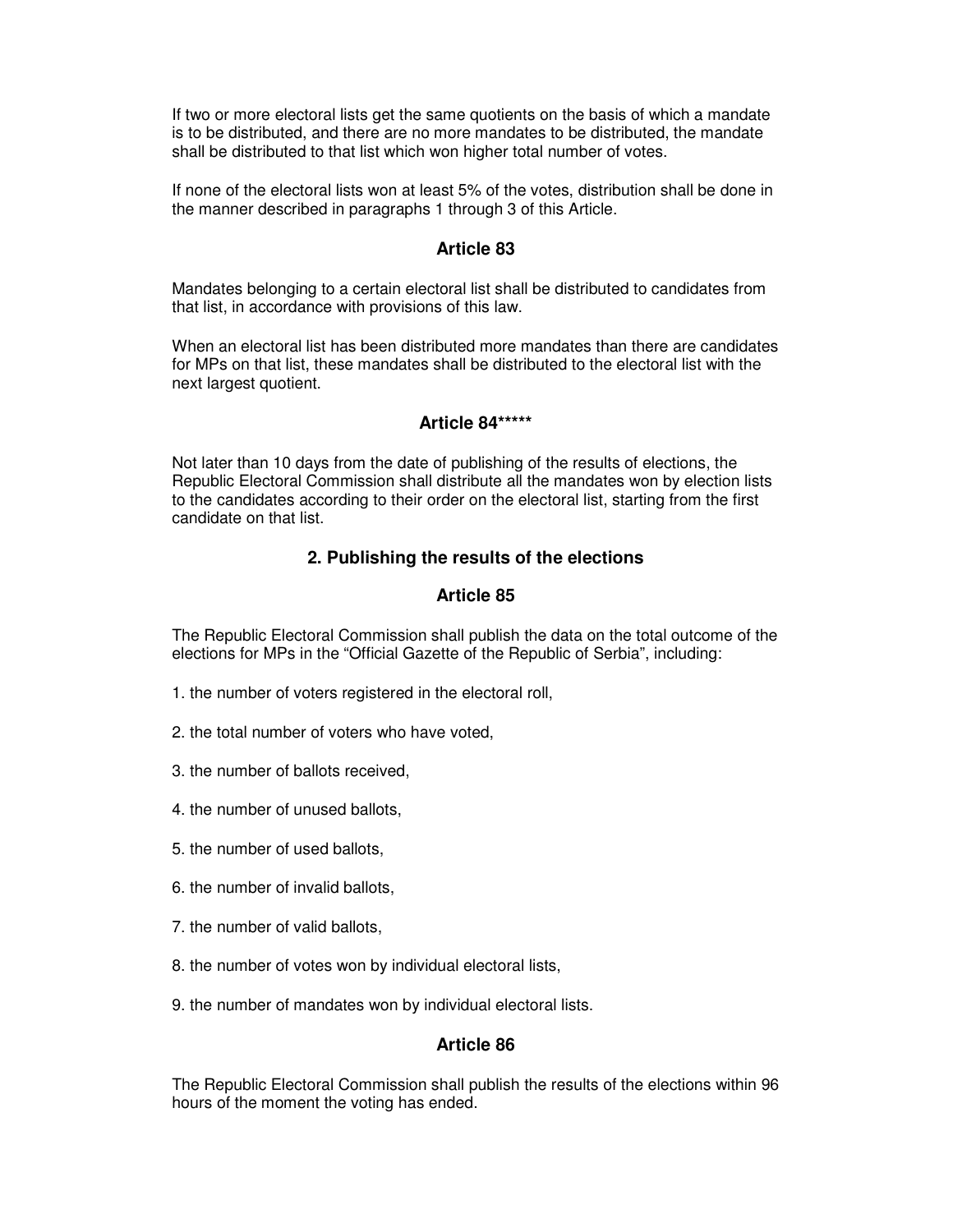From the moment the voting is completed until the publication of the results of the elections, the Republic Electoral Commission shall announce preliminary results of elections via mass media.

The results of the elections shall be published in the "Official Gazette of the Republic of Serbia".

## **Article 87**

The Republic Electoral Commission shall issue to the MP a certificate that he has been elected.

# X TERMINATION OF MANDATE, REPEATED ELECTIONS AND FILLING OF VACATED MP POSITIONS

## **1. Termination of mandate**

#### **Article 88\***

MP's mandate shall be terminated before the end of term for which he has been elected in the following cases:

1. (Ceased to apply by the decision of the Constitutional Court of the Republic of Serbia),

2. if he resigns,

3. if he has been convicted by final court decision to an unconditional prison sentence of not less than six months.

4. if his business capacity has been revoked by final court decision,

5. if he has taken up a function or position which are, according to this law, incompatible with the function of MP,

6. if he loses citizenship,

7. if he no longer has domicile on the territory of the Republic of Serbia,

8. in case of death of MP,

9. (Ceased to apply by the decision of the Constitutional Court of the Republic of Serbia)

MP shall personally submit his resignation letter, certified by the body in charge of certification of signatures, to the National Assembly Speaker, not later than three days of the day of certification.

MP's mandate shall be terminated on the day of occurrence of events referred to in paragraph 1 of this Article.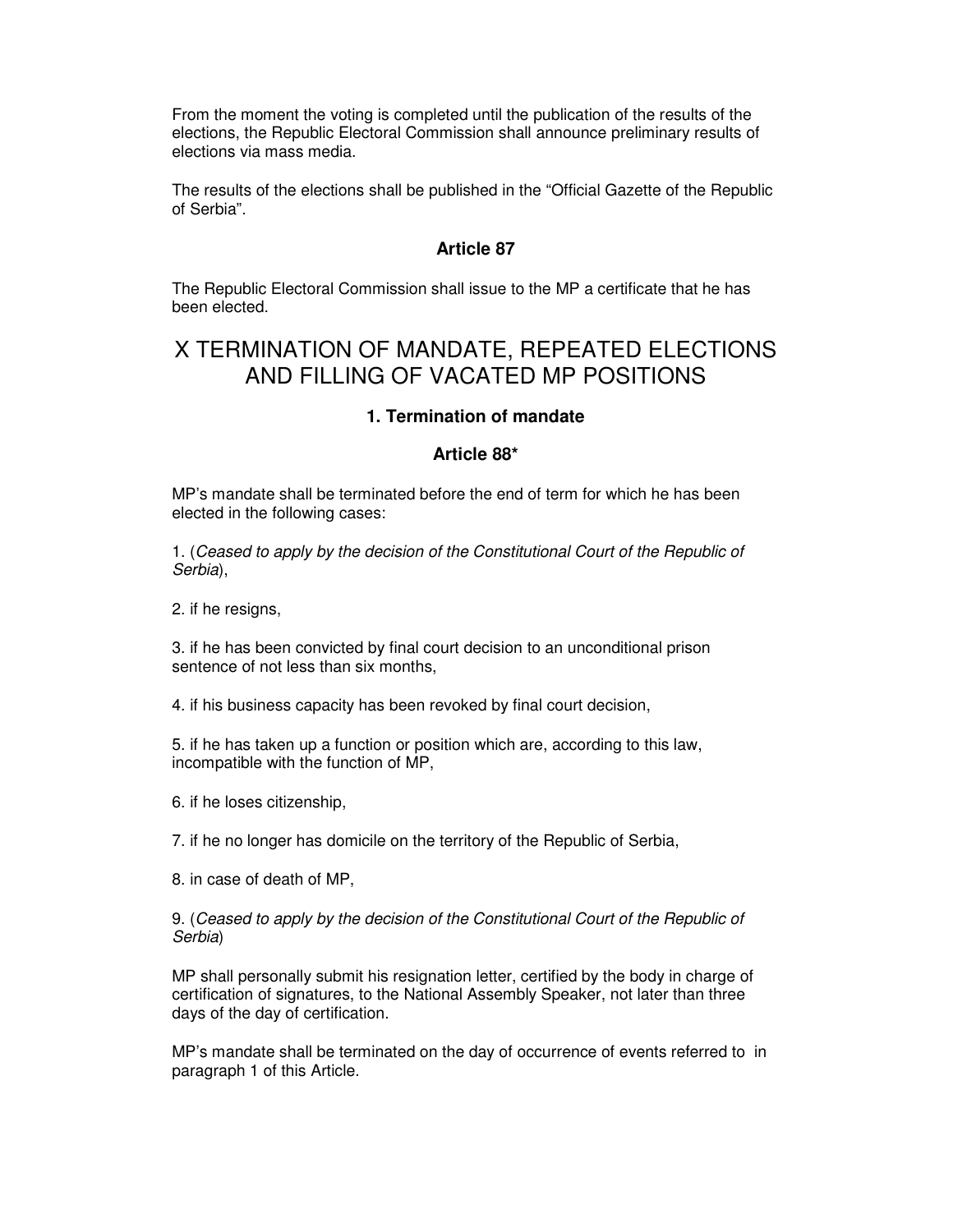The day of termination of the mandate is determined by the National Assembly of the Republic of Serbia at the current session, or at the first session following the receipt of report on the reasons for termination of MP's mandate.

## **Article 89**

Repeated elections shall be conducted if the Republic Electoral Commission annuls the voting due to irregularities in implementation of the elections, in the cases foreseen by this law.

## **Article 90**

In case the Republic Electoral Commission annuls the voting at one polling station, the voting shall be repeated only at that polling station.

When the voting is repeated in cases foreseen by this law, the Republic Electoral Commission shall make a decision on repeating of the voting.

In cases referred to in Articles 89 and 90 of this law, the result of the elections shall be determined after the end of the repeated voting.

#### **Article 91**

Repeated voting is conducted in the manner and according to the procedure for implementation of elections, as stipulated by this law.

Repeated elections shall be called by the Republic Electoral Commission.

Repeated elections shall be held not later than 15 days from the day of annulment of voting in the Republic of Serbia, or not later than seven days from the day of annulment of voting in a polling station.

Repeated elections shall be held on the electoral list determined for the elections that have been annulled, except in the case when elections have been annulled due to irregularities in the establishing of the electoral list.

## **Article 92**

In case MP's mandate ceases before the end of the term for which he has been elected due to cases referred to in the Article 88, paragraph 1 of this law, the mandate shall be awarded to a new MP, in the manner stipulated by this Article.

When MP's mandate ceases before the end of the term for which he has been elected, the mandate shall be awarded to the first candidate from the same electoral list who was not awarded a mandate.

When mandate of an MP elected from a coalition electoral list ceases before the end of the term for which he has been elected, the mandate shall be awarded to the first candidate from the same electoral list who was not awarded a mandate – to the member of the same political party.

The candidate who was awarded an MP mandate and whose mandate ceased due to him assuming the function of the member of the Government may be re-awarded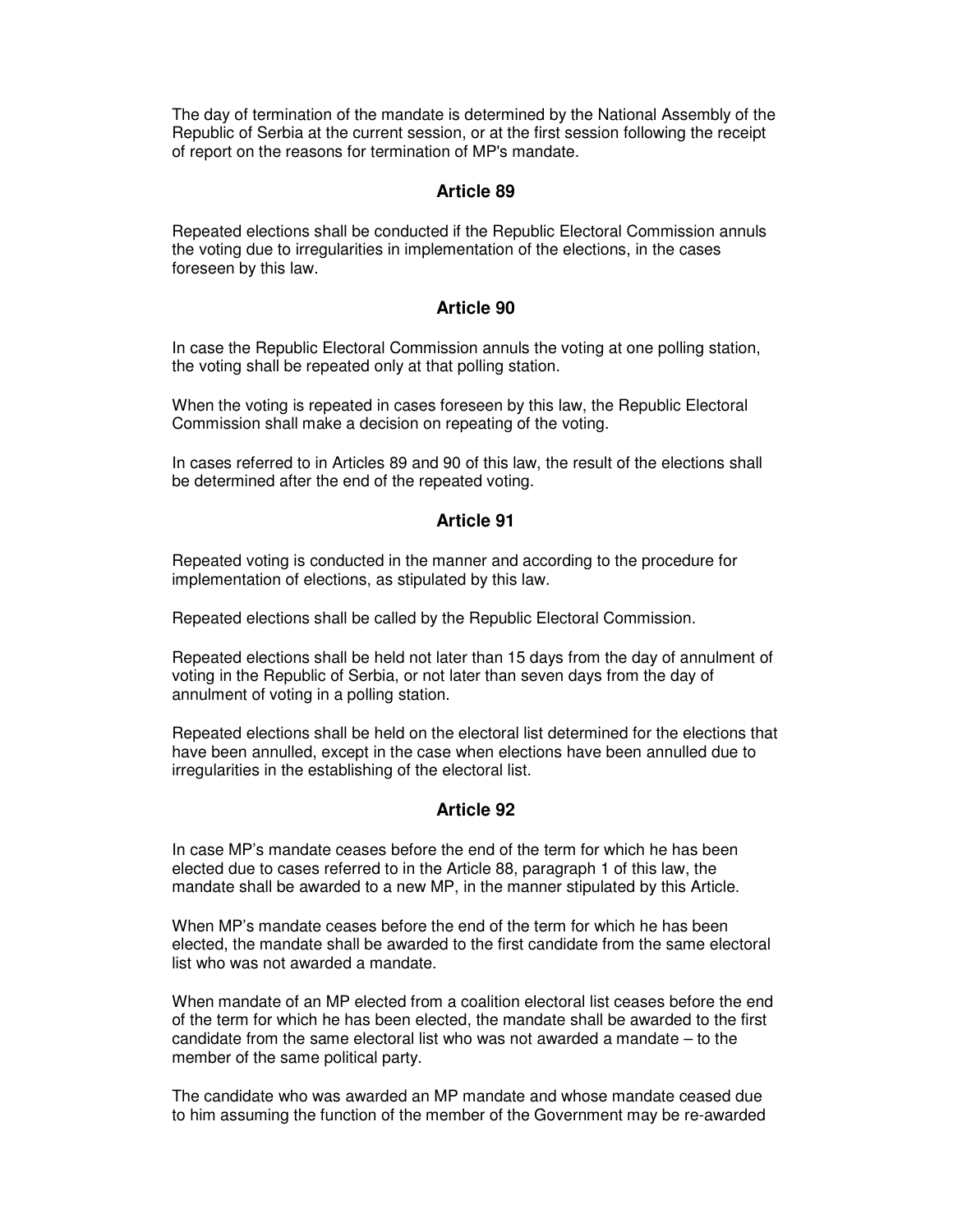the mandate in the same National Assembly convocation under the following conditions:

- that the candidate's function as member of the Government has ceased,

- that there is a vacant MP position belonging to the same electoral list, and

- that the candidate has submitted a request to the Republic Electoral Commission for awarding of MP mandate.

When MP's mandate ceases before the end of the term for which he has been elected due to cases described in paragraph 1 of this Article, and there are no candidates on the electoral list on which the MP was elected for whom the submitter of electoral list did not win a mandate, the mandate shall be awarded to the submitter of the electoral list with the next largest quotient on the basis of which he did not win a mandate.

Mandate of the new MP shall run until expiration of the mandate of the MP whose mandate has ceased.

In cases referred to in paragraphs 2, 3 and 5 of this Article, written agreement of acceptance of the mandate shall be obtained from the candidate before confirmation of the mandate.

# XI PROTECTION OF SUFFRAGE

## **Article 93**

During the election procedure, the authorities conducting the elections shall notify the voters of their suffrage and how to protect this right.

## **Article 94**

Every voter, candidate for MP and submitter of the electoral list has the right to protection of his suffrage, under the procedure determined by this law.

## **Article 95**

Every voter, candidate and submitter of electoral list has the right to file a complaint with the Republic Electoral Commission due to breach of suffrage during the elections, or irregularities in the procedure of candidacy or voting.

Complaint against a decision, act or omission of a polling board shall be filed with the Republic Electoral Commission.

Complaint referred to in paragraphs 1 and 2 of this Article shall be filed within 24 hours of the making of the decision or of the execution of the act which the plaintiff deems irregular, or from the moment when the omission was made.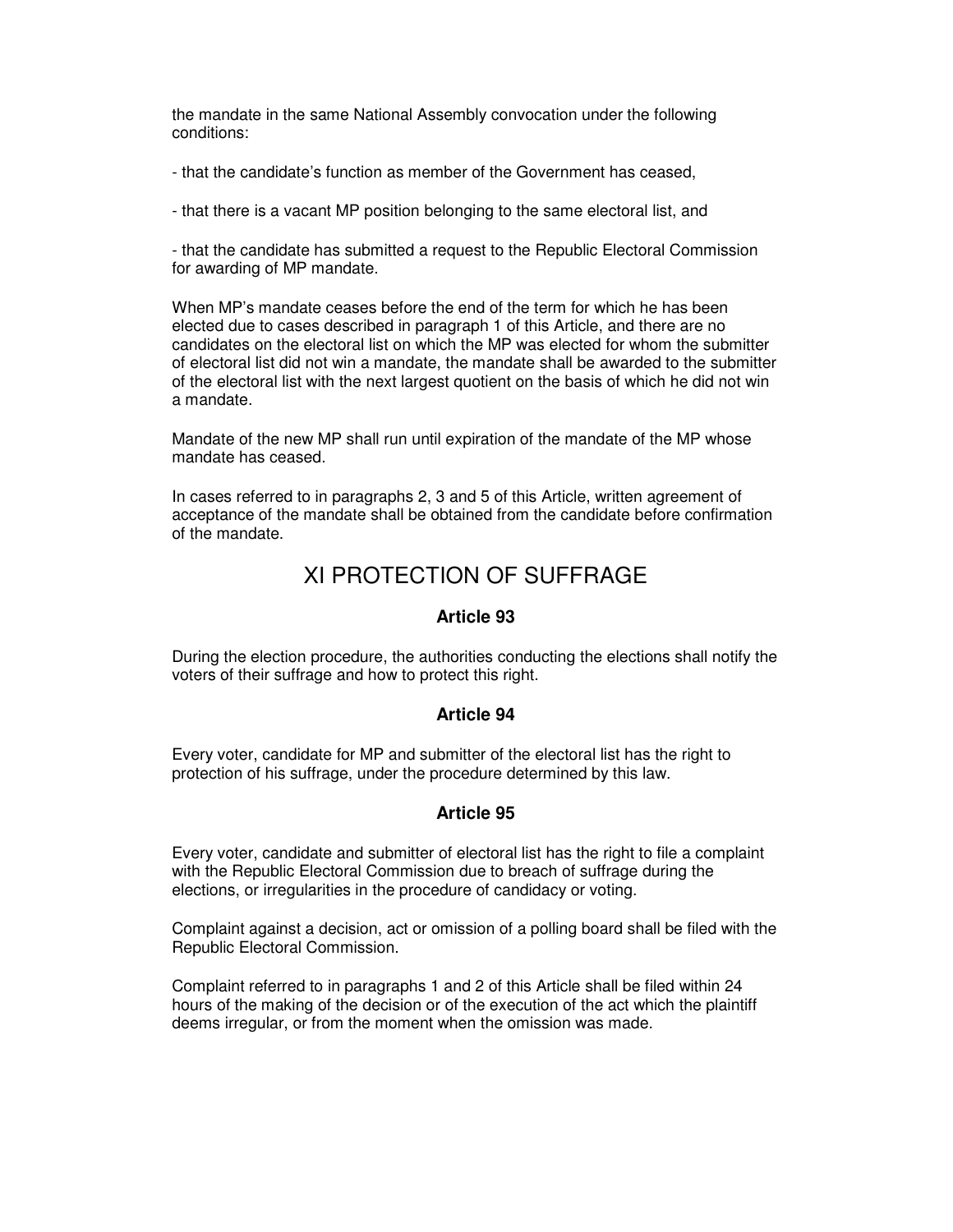The Republic Electoral Commission shall make a decision within 48 hours of the moment of receipt of the complaint and deliver it to the petitioner, as well as to all submitters of the electoral lists.

In case the Republic Electoral Commission adopts the complaint, it shall annul the relevant decision or action.

In case the Republic Electoral Commission does not make a decision on the complaint within the period specified by this Law, the appeal shall be considered adopted.

## **Article 97**

An appeal may be filed in the Administrative Court against any decision on the complaint made by the Republic Electoral Commission.

This appeal shall be filed through the Republic Electoral Commission within 48 hours of the receipt of that decision.

The Republic Electoral Commission shall deliver the appeal and all required documents to the Administrative Court within 24 hours from the moment of receipt of the appeal.

The Administrative Court shall make a decision on the appeal according to provisions of the law regulating the procedure in administrative cases.

Decision on the appeal shall be made not later than 48 hours after the receipt of the appeal and the accompanying documentation.

Decision on the appeal is final and no extraordinary legal remedies foreseen by the Law on administrative procedure may be filed against it.

If the court adopts this appeal and annuls electoral action, that is, elections, the relevant electoral act, that is, elections, shall be repeated within 10 days.

# XII COSTS OF ELECTIONS

## **Article 98**

Resources for the work of authorities conducting the elections, as well as for the electoral materials and other election implementation expenses shall be provided from the budget of the Republic.

Request for allocation of resources, together with specification of total expenses, shall be submitted by the Republic Electoral Commission.

Amounts paid as compensation for the work of persons in the authorities conducting the elections shall be exempt from taxes and contributions.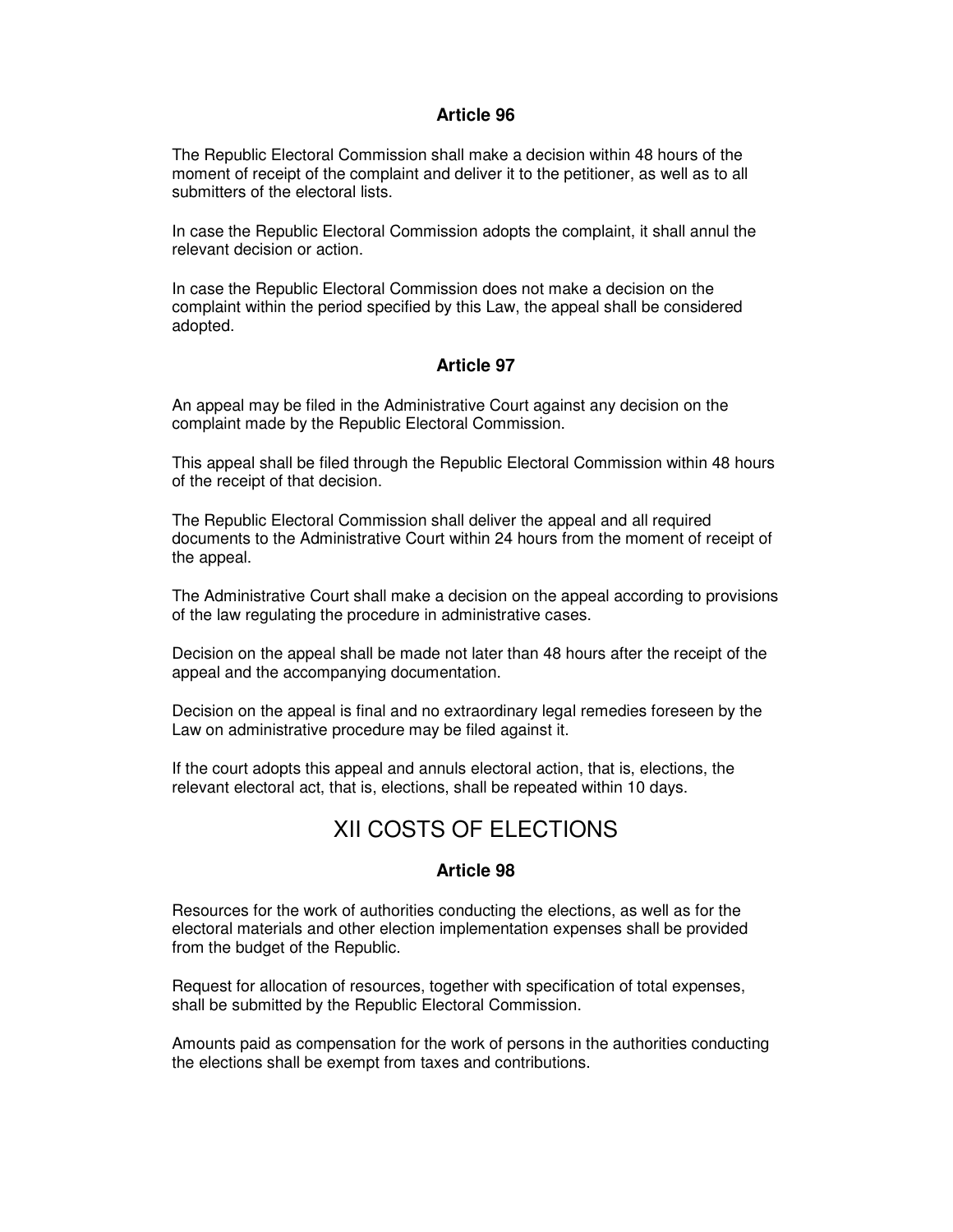In the election implementation procedure, general supervision of activities of political parties, candidates and the mass media in the course of electoral activities shall be performed by supervisory board.

The supervisory board shall have ten members, and half of those members shall be appointed by the National Assembly of the Republic of Serbia based on recommendation of the Government of the Republic of Serbia, and the other half at recommendation of the parliamentary groups of the National Assembly of the Republic of Serbia, from the ranks of prominent public officials, under the condition that they are not members of the political party bodies taking part in the elections.

Members of the supervisory board shall elect the president of the supervisory board from among themselves, by a secret ballot.

## **Article 100**

The supervisory board shall:

1. monitor pre-election activities and point out possible irregularities in the acts of political parties, candidates and other participants in the electoral procedure,

2. control the mass media activities in application of provisions of this law regarding providing of equal conditions for presentation of submitters of the electoral lists and candidates from the electoral lists,

3. suggest measures for respecting equality of candidates in presentation of their programs,

4. address the public in order to protect the moral integrity of candidate's character,

5. warn of acts of political parties, administrative bodies, candidates and the mass media which hinder the electoral campaign and jeopardize equal rights of all candidates.

If any participant of the electoral campaign behaves in such a way to incite violence, or spread national, religious or racial hatred, or encourage gender inequality, the supervisory board for the electoral campaign shall, without delay, initiate the procedure before relevant state authorities.

In case the agreement referred to in Article 51 of this Law is not concluded in the period stipulated, the supervisory board shall determine the number and duration of broadcasts for equal presentation of submitters of the electoral lists.

## **Article 101**

The National Assembly of the Republic of Serbia shall appoint the members of the Republic Electoral Commission within 20 days of coming into force of this law.

The Republic Electoral Commission shall adopt the acts foreseen by this law, not later than five days from the day of appointment of its members.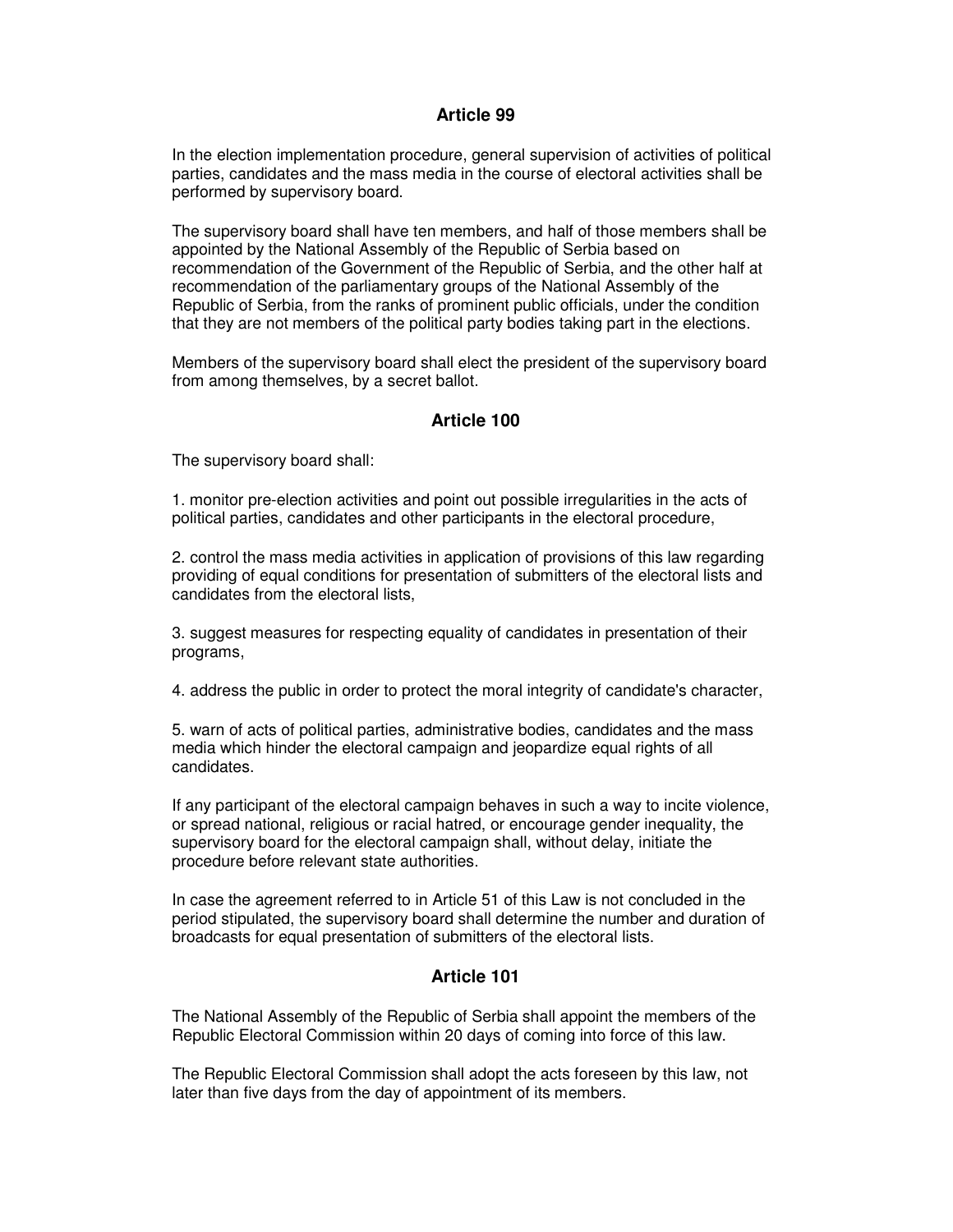The Republic Electoral Commission shall determine polling stations where the voting for MPs shall be carried out, so as to enable voters to carry out voting for these MPs as well as for other MPs, i.e. councilors, for whom elections are being held on the same day, at the same premises or, if possible, at the nearest premises to those where the other elections are being simultaneously conducted.

#### **Article 102**

The data on the number of voters shall be published in the "Official Gazette of the Republic of Serbia" by the organization competent for statistics, within ten days of the coming into force of this law.

#### **Article 103\*\***

#### (Ceased to apply)

## XIII PUNITIVE PROVISIONS

#### **Article 104**

A member of the Republic Electoral Commission, or a member of the polling board, or any person who, while performing duties related to the election of MPs, changes the number of votes won by adding or subtracting ballots, or changes the number of votes during the counting of ballots, or publishes the result of voting that is not in line with the voting carried out, shall be punished for criminal offense with a prison sentence of up to three years.

#### **Article 105\*\*\*\***

(Ceased to apply)

#### **Article 106**

Person committing the following criminal offenses shall be punished by a fine or a prison sentence of up to one year:

1. the person holding, after the elections, a voter responsible for the way he voted, or asking a voter to reveal how he voted or why he did not vote;

2. the person voting instead of a voter and using his name in the elections for MPs, or voting two or more times in the same elections;

3. the person destroying, damaging, sequestering or hiding during the elections a ballot used for voting, any of the electoral documents, or any object intended for the elections or for voting.

If the act referred to in paragraph 1 of this Article is committed by a member of the Republic Electoral Commission, a member of a polling board or by another person performing duties connected with the elections - that person shall be punished by a prison sentence from three months to three years.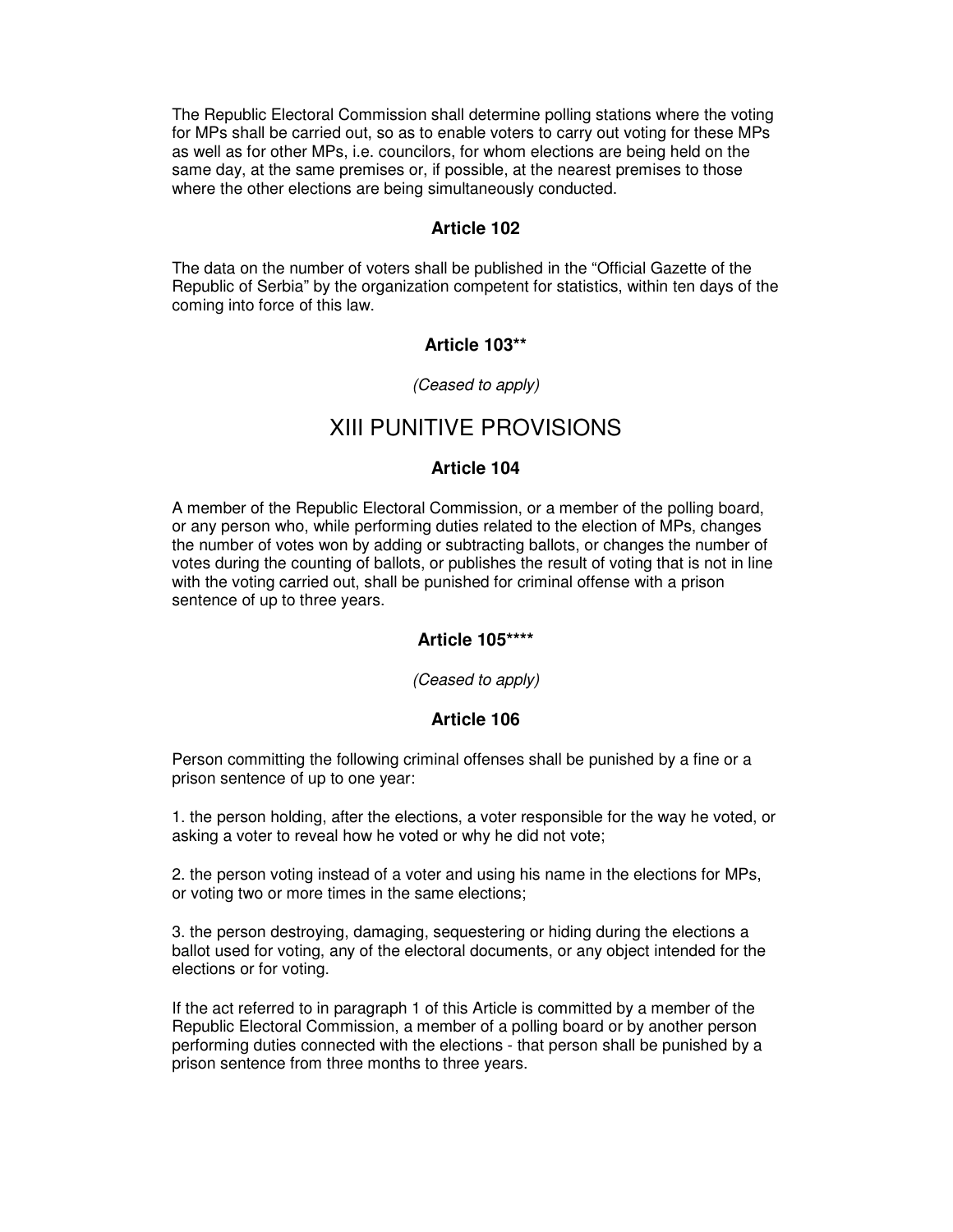## **Article 107\*\*\*\***

#### (Ceased to apply)

## **Article 108\*\*\***

An organization that publishes estimates of the result of the elections, or previous results of the elections, contrary to the Article 5, paragraph 3 of this law, shall be fined with 100,000 to 600,000 RSD.

The responsible person in the organization shall also be fined for the violation referred to in paragraph 1 of this Article with 20,000 to 50,000 RSD.

A person who publishes estimates of the result of the elections or previous results of the elections shall be fined for the violation referred to in paragraph 1 of this Article, with 10,000 to 40,000 RSD.

## **Article 109\*\*\***

A member of the polling board or of the Republic Electoral Commission who obstructs the work of the authorities conducting the elections (Article 32, paragraph 2 of this law) shall be fined for this violation with 25,000 to 50,000 RSD.

## **Article 110\*\*\***

In case the organizations referred to in Article 51 of this law fail to carry out their obligations defined by provisions of this law, or if they allow presentation of candidates contrary to the Article 49, paragraph 2 of this law, they shall be fined for this violation with 50,000 to 800,000 RSD.

The responsible person in the organization referred to in the Article 51 of this law shall also be fined for the violation described in paragraph 1 of this Article with 10,000 to 30,000 RSD.

## **Article 111\*\*\***

Head of the body in charge of managing electoral rolls shall be fined with 20,000 to 50,000 RSD for failing to perform the obligations specified by Articles 12, 19 and 54 of this law.

## **Article 112\*\*\***

Any political party, coalition or other political organization or other legal entity which, contrary to the provisions of this law, displays symbols of a political party or of other political organization, as well as other promotional material, shall be fined for that violation with 100,000 to 400,000 RSD (Article 55 of the law).

The responsible person in the political organization or other legal entity shall also be fined for the violation referred to in paragraph 1 of this Article with 10,000 to 25,000 RSD.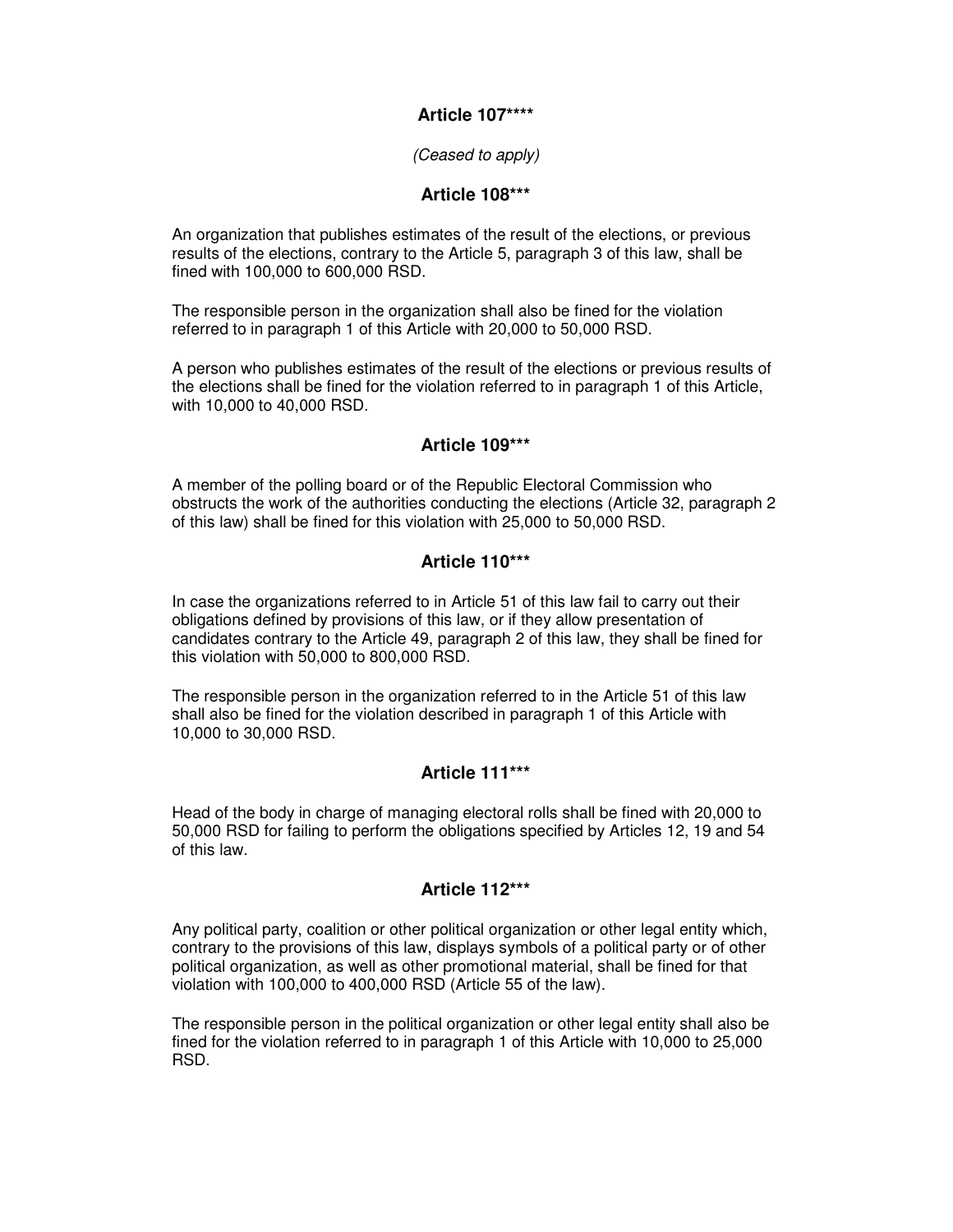## **Article 113\*\*\***

A person using a pager, mobile phone or any other means of communication at the polling station shall be fined with 10,000 to 30,000 RSD (Article 55 of the law).

#### **Article 114\*\*\***

A person creating disturbance at the polling station leading to the interruption of voting shall be fined with 10,000 to 30,000 RSD (Article 57 of the law).

## XIV TRANSITIONAL AND FINAL PROVISIONS

#### **Article 115**

This law shall come into force on the eighth day following the day of its publication in the "Official Gazette of the Republic of Serbia".

## **Article 116**

On the day of this law coming into force, the Law on Election of MPs ("Official Gazette of the Republic of Serbia", nos. 79/92, 83/92, 53/93, 67/93, 90/93, 107/93, 48/94 and 32/97) shall cease to apply.

## **Article 117**

On the day of this law coming into force, the Law on the Electoral Units for the Election of MPs ("Official Gazette of the Republic of Serbia", no. 32/97) shall cease to apply.

## **Individual Articles of the Law on Amendments to the Law on Election of MPs**

(Official Gazette of the Republic of Serbia, no. 18/2004)

## **Article 16**

The ministry in charge of internal affairs shall deliver the list of voters residing abroad to ministry in charge of administrative affairs, not later than 30 days from the coming into force of this Law.

The ministry in charge of administrative affairs is obliged to establish the Special Record of Voters Residing Abroad, not later than 30 days from the receipt of the list of voters residing abroad.

## **Article 17**

In case the elections for the National Assembly take place before the establishment of the Special Record of Voters Residing Abroad, the ministry in charge of foreign affairs shall, immediately after official announcement of elections, inform through public announcement those voters residing abroad that elections have been announced and ask them to submit the data necessary for updating of the electoral